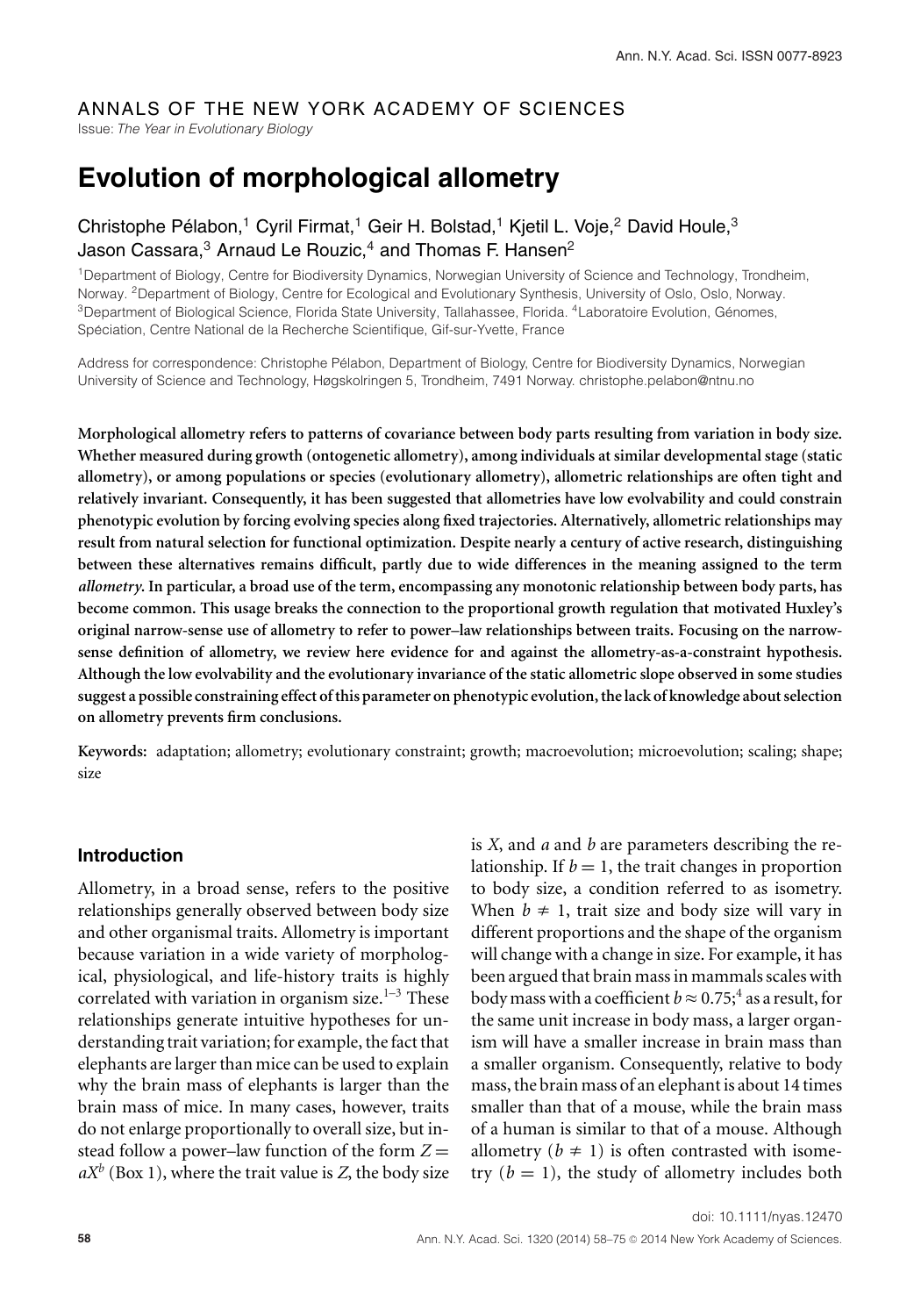isometric and allometric relationships. Analyzed on a log scale, allometric relationships become linear:  $log(Z) = log(a) + b \times log(X)$ , where  $log(a)$  is the allometric intercept and the allometric exponent *b* is often called the allometric slope.

Because body size can vary with age or developmental stage, across individuals, and across populations and species, three types of allometry have been defined: ontogenetic allometry refers to the relationship between the trait and size during growth; static allometry refers to the relationship between the trait and size observed across individuals measured at a similar developmental stage; and evolutionary allometry refers to the relationship observed among population or species means.<sup>5-7</sup>

Allometric relationships often fit very precisely over large size ranges, which may be found across ontogeny or across species. Furthermore, ontogenetic and static allometric slopes usually vary little among closely related species.<sup>5</sup> These observations support the idea that allometric relationships may reflect strong physical, physiological, or other biological mechanisms that constrain the rate and direction of evolution.<sup>5,8–12</sup> Accordingly, allometric relationships have been taken as prime evidence against the dominance of natural selection as an evolutionary force.13 A role for allometric constraints has been widely accepted for physiological and lifehistory traits, $14,15$  but has been more controversial for morphological traits, where allometries are usually thought of as a result of different body parts being under common growth regulation (see Box 1).

The alternative is that natural selection persistently favors the particular scaling relationships that are observed between traits and size. This hypothesis is at least implicitly accepted in traditional studies of functional allometry.<sup>2</sup> For example, the relationship between the cross-sectional area of the skeleton with body mass in terrestrial vertebrates may be explained with respect to optimal allocation, balancing the chances of breakage—favoring a robust skeleton—and the costs of locomotion favoring a lighter skeleton.<sup>16</sup> Accordingly, several authors have thought that allometric slopes evolve adaptively.17–20 In this context, the evolution of the static allometry of primary and secondary sexual characters has been a popular topic. Secondary sexual displays have been predicted to evolve steep slopes (i.e., positive allometry: *b* > 1) under handicap models,  $17,18,21-23$  while male genitalia have been

predicted to show negative allometry  $(b < 1)$  due to stabilizing selection on trait size.<sup>19,24,25</sup>

In principle, it should be possible to distinguish between constraint and selective explanations for allometric relationships by quantifying the evolvability of allometry and the selection acting upon it. The predictions from this can then be compared with observed patterns of evolution in allometry. The general prediction is that a constrained allometry will either be incapable of evolving (an absolute constraint<sup>26</sup>) or that fitness will decrease so rapidly when moved away from the optimal value that the possible advantages of the altered allometry would not outweigh the fitness costs. Unfortunately, despite renewed interest in the last two decades, progress in understanding the evolution of morphological allometry has been slow. A key reason for this is the rise of a very general notion of allometry that encompasses any monotonic relationship between trait size and body size $27,28$  (Box 1). The consequence of this is that many studies of allometry become studies of shape evolution that are not directly informative about the existence or the evolution of the scaling relations that are the essence of the original meaning of allometry (Box 2). Importantly, the hypothesis that traits are constrained to follow a power law is not directly tested by studies of variation in or evolution of shape in general. Our aim in the current review is to develop predictions from the constraint and selection hypotheses on morphological narrow-sense allometries and review the recent literature in light of these predictions.

#### **Evolutionary constraint and allometry**

Evolutionary constraints are processes that preclude a trait from reaching a phenotypic optimum or slow down its evolution toward this optimum.29,30 Depending on the perspective and processes involved, many types of constraint have been defined.<sup>30-32</sup> Allometry has been classified as a developmental constraint, that is, a constraint imposed by the developmental architecture in the production of variant phenotypes.11 Although developmental constraints may themselves result from selection,  $33,34$  they may still limit the direction of phenotypic evolution. Such a perspective of allometry as a developmental constraint corresponds to the view defended by early students of allometry and heterochrony who explained patterns of species divergence as changes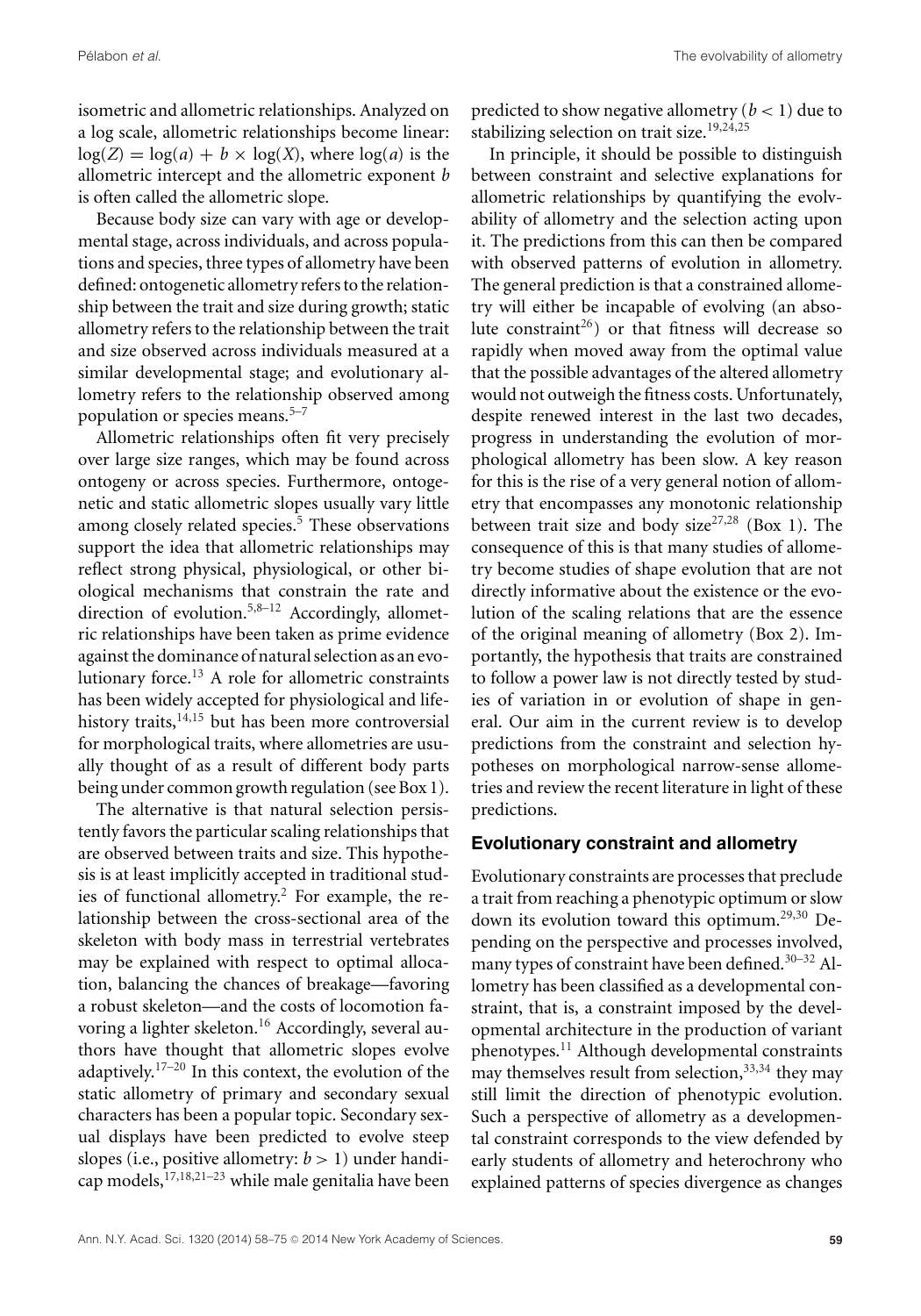# **Box 1. Narrow-sense and broad-sense allometry: conceptual and methodological issues**

In recent years, the term *allometry* has been used for any type of monotonic relationship between two morphological variables, independent of the scale on which these variables are expressed. This broad definition of allometry is inconsistent with the biological interpretation of morphological allometry originally suggested.<sup>10,112</sup> Huxley<sup>10</sup> showed that if an arbitrary trait *Z* and body size *X* grow at different rates but under the control of a common growth parameter *G*, such that  $dX/dt = \alpha XG$ , and  $dZ/dt = \beta ZG$ , where  $\alpha$  and  $\beta$  are specific constants for *X* and *Z*, respectively, and *t* the time during growth, the relationship between *Z* and *X* follows a power law  $Z = AX^b$ , where A is a constant that depends on the initial values of *Z* and *X*, and  $b = \beta/\alpha$ . On a log scale, this relationship is linear  $z = a + bx$ , where  $z = \log(Z)$ ,  $x = \log(X)$ ,  $a = \log(A)$ . A later generalization of this model showed that whenever two or more variables are connected in a dynamic synergistic system controlled by one variable, their relationship follows an allometric relationship.<sup>113</sup>

Therefore, allometry in its narrow sense is defined by two parameters of a power function that can be expressed as the intercept *a,* and the slope *b,* of a linear regression on log scale. When the explanatory variable *x* is mean centered, the intercept *a* becomes the elevation of the static allometry, that is, the trait size at the population mean body size.114–116 By using linear regression on log-transformed data, the size of the trait on the *y* axis (response variable) can be predicted from the size of the trait on the *x* axis (predictor variable). Consequently, the choice of the predictor variable is not arbitrary but reflects our knowledge or intuition that variation in this trait will more accurately reflect differences in the growth parameter *G* than will variation in the trait used as a response variable. Body size or some proxy measurements are generally used as a predictor variable under the assumption that variation in these traits best reflects variation in overall growth (see Box 2 for a brief discussion on size).

The specific statistical model that should be selected to estimate allometric slope and intercept has been the subject of long debates. Packard suggested that the estimation of these parameters should be done from a power function fitted on arithmetic scale.117,118 This approach would be justified if the processes producing the error (the variation not explained by the model) act in an additive manner. Although this may be the case for measurement error, it is most likely that biological error will be generated by multiplicative processes similar to those responsible for the growth of the trait.<sup>119</sup> Because most of the error in the response variable is likely to be of biological origin, estimates produced by linear regression on log scale should better estimate the true relationship than those produced by a power model fitted on arithmetic scale. Both approaches are valid, however, and the choice of model should ideally be conducted with proper modeling of both biological and measurement error, when those can be distinguished.

Major-axis and reduced major-axis regression are often used in place of ordinary least-squares regression to estimate allometric parameters. This practice seems based on the belief that these procedures correct for observational errors in the predictor variables or that they are more appropriate when there is no causal direction to the relation between the traits in question. It is important to realize that neither of these methods provides sensible estimates of allometric regression slopes when there is biological error (i.e., biological deviations from the allometric line) in the model.<sup>105,120</sup> These models compute slopes, but these slopes are not proper estimates of the exponent *b* of the narrow-sense allometry. A dramatic consequence of the reduced major-axis regression is that strong allometries are typically found even in the total absence of covariance between the two traits.

Finally, we notice that ignoring the consequences of trait dimension on the allometric slope has led to some erroneous statements in the literature on allometry. For example, a positive allometry between testes size and body length has been reported in the Hottentot golden mole (*Amblysomus hottentotus*) as an exception to the one-size-fits-all hypothesis.121 However, this positive allometry was most likely generated by the difference in dimension between the traits (body length – length vs. testes mass – volume).

in timing or rate of development along constant ontogenetic trajectories.5,8,10,35,36

The introduction of the quantitative genetics framework in the study of allometry $6,37-39$  shifted the hypothesis of allometry as a constraint from a developmental to a genetic perspective. Genetic constraints occur when the amount or pattern of genetic variation limits or channels the response to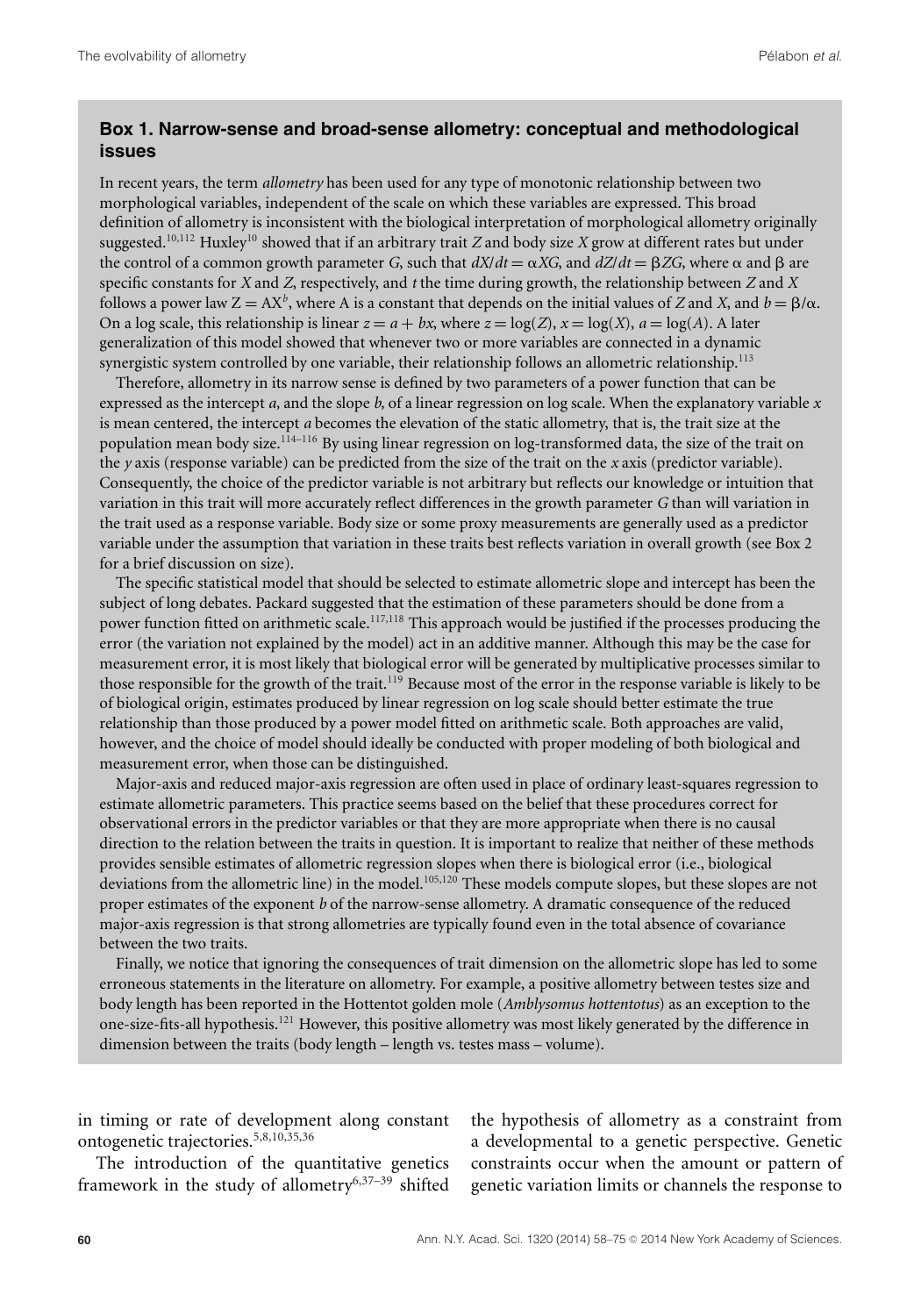## **Box 2. From bivariate to multivariate allometry: drifting away from Huxley's model**

Jolicoeur<sup>122</sup> suggested analyzing multivariate relative growth using the first principal component (or eigenvector) of the variance–covariance matrix of log-scaled trait values (herein referred to as PC1). He showed the relation between this approach and the Huxley model,<sup>10</sup> arguing that the trait's loadings on PC1 are equivalent to their allometric exponents. This approach formalized multivariate isometric variation as a PC1 vector with all elements or loadings equal to  $1/\sqrt{k}$ , where k is the number of traits measured. Variation along such a  $\{1/\sqrt{k}, \ldots, 1/\sqrt{k}\}$  vector is associated with variation in organism size, assuming an isometric relationship of all parts to size. Group difference in multivariate allometry is commonly estimated as the angle between two within-group PC1 in the multivariate space.<sup>6,79</sup> This approach has been used to describe the plasticity of static multivariate allometry of *Drosophila* exposed to different environmental conditions<sup>94</sup> or to investigate the diversity of allometric variation among species.123,124 However, the biological meaning of the PC1 loadings in this approach is not equivalent to that of the standard regression estimates (i.e., Huxley's allometric exponent). Instead, these estimates are the slopes of the regressions of standardized trait variables on size, as defined by PC1. Therefore, the ratios of the loadings between pairs of variables do not correspond to their bivariate allometric coefficient as estimated by standard regression procedure (Box 1) but to the ratio of their respective covariances with PC1. This can be interpreted as the relative change in the two traits for a given change along PC1.<sup>6</sup> However, the orientation of the PC1 vector in the morphospace will vary with an increase in trait(s) variance even if covariances are kept constant.

This raises the problem of the use of an adequate definition of size in the study of its relation with shape (see Bookstein<sup>125</sup> for review). The two most commonly used approaches for estimating size are the PC1-as-size approach described above and Mosimann's<sup>126</sup> definition. Mosimann defined size as any function *G* of the measurement vector x that satisfies the property:  $G(\alpha x) = aG(x)$ ,  $G(x)$  having the same dimension as any element of x. Indeed, shape being on a ratio scale, multiplication of each element of the ratios by a constant *a* does not change shape, and *G* is uncorrelated with any ratios under fully isometric multivariate variation. It is worth noticing that Huxley<sup>10</sup> already defined traits' growth rates as affected by a common growth factor (*G*) that vanishes when the growth rates of the traits are put in relation to each other in the exponential relationship (Box 1).

Contrary to the PC1 approach, this geometric definition of size is not directly dependent on the variance–covariance properties of the studied samples. As a measure of size, geometric morphometrics conventionally use centroid size (CS), the square root of the sum of squared distances of a set of landmarks from the centroid of the entire landmark configuration. Although this choice does not generally rely on biological arguments, CS corresponds to a size vector, according to Mosimann's definition. The Procrustes superimposition algorithm scales landmark coordinates with CS, providing Mosimann's shape vectors. The effect of CS on remaining shape variation therefore corresponds to multivariate allometry.

Under specific conditions, a multivariate regression of shape on size, both on log scale or mean scaled, represents the multivariate approach that is most closely related to the original bivariate model from Huxley. On the other hand, the broadly used geometric morphometric approach abandons the notion of trait for a notion of shape analyzed as a whole and hampers interpretations of allometry in a context of relative growth.

selection.<sup>30</sup> Although these two perspectives are, in fact, linked because genetic constraints must result from developmental constraints, this change in perspective may have weakened the constraint hypothesis, given the ubiquity of genetic variation generally found.<sup>40</sup> More recently, the hypothesis of constraint due to low genetic variation has been refueled by the realization that genetic correlations among traits due to pleiotropy could seriously influence the di-

rection of phenotypic evolution,  $26,41-49$  allometry being a perfect example of such a constraint.

Testing whether allometry represents an evolutionary constraint using quantitative genetics approaches requires quantifying the evolvability of allometry and comparing the observed evolutionary patterns with those patterns expected under specific selection pressures. If we are to test the allometryas-a-constraint hypothesis, we should therefore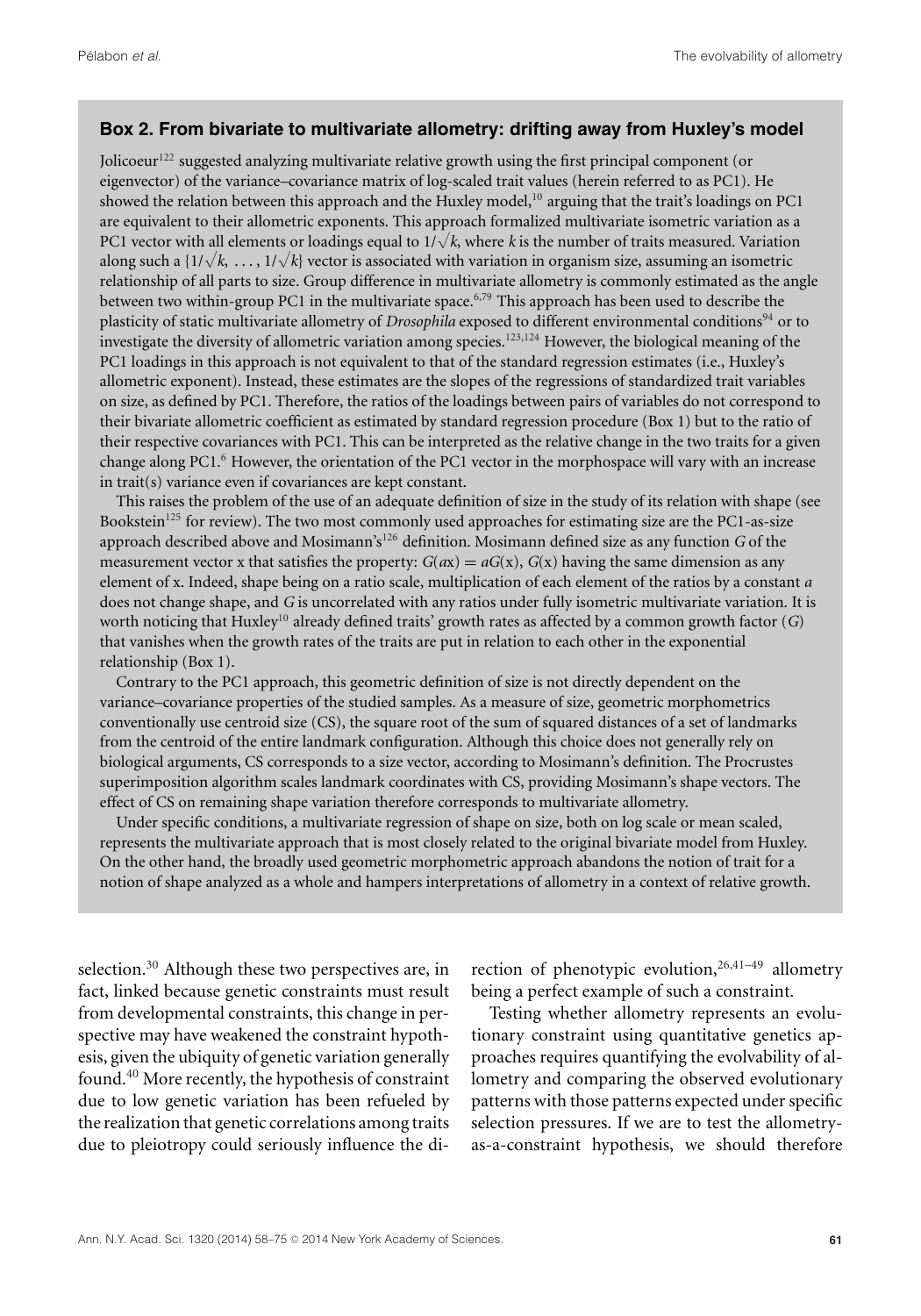answer the following questions: Is allometry evolvable? Does allometry constrain patterns of phenotypic evolution? Data on static allometry play a central role for these questions, because it is the level at which developmental constraints can be easily measured and allows predictions about phenotypic evolution.

#### **Is static allometry evolvable?**

Testing whether a trait is evolvable can be achieved by quantifying either its propensity to vary (i.e., its evolvability<sup>50</sup>) or its actual evolution, that is, quantifying the changes in the trait when selected. In the following section, after considering the possible sources of constraint and selection acting on static allometry, we review evidence for both genetic variation (evolvability) and evolutionary changes in static allometry.

## Sources of constraint

Evolution of static allometry depends on the evolution of the static allometric slope and intercept. One key challenge is that an individual organism expresses neither a slope nor an intercept. Doing standard quantitative genetics on these traits therefore requires groups of genetically related organisms of different sizes or at least repeated parts of modular organisms. Several growth models have been developed to explain how static allometry is generated from simple growth patterns.10,22,36,51,52 Using these models, one can identify possible constraints on the variation of static allometry.

From Huxley's<sup>10</sup> model of relative growth (Box 1), it can be shown that when two traits expressed on log scale present an ontogenetic allometry, such as  $z = a + bx$ , with *x* and *z* varying during growth, the static allometric slope at any specific time *t* can be expressed as:

$$
b_s = \bar{b} + \frac{\sigma(x_t, a) + \bar{x}_t \sigma(x_t, b)}{\sigma^2(x_t)},
$$
 (1)

where  $\bar{b}$  is the ontogenetic allometric slope averaged across all individuals (i.e., the mean ontogenetic allometry of the population), and  $\bar{x}_t$ , the mean body size at time *t*. <sup>53</sup> This shows that the static allometric slope is affected by both the average slope of the ontogenetic allometry and the covariance between the parameters of the ontogenetic allometry (slope and intercept) and body size. Similarly, parameters of the ontogenetic allometry will affect the average

$$
\bar{z}_t = \bar{a} + E(bx_t) = \bar{a} + \bar{b}\bar{x}_t + \sigma(x_t, b), \quad (2)
$$

where  $\bar{a}$  is the average ontogenetic intercept across all individuals. Therefore, a positive covariance between the ontogenetic slope and body size at stage *t* will increase the trait mean value, while a negative covariance will decrease it. This model (Eqs. (1) and (2)) illustrates how variation in the static allometric slope and intercept can be generated by variation in the ontogenetic parameters. Importantly, it also shows that when ontogenetic and static allometries are different  $(\sigma(x_t, b) \neq 0 \text{ or } \sigma(x_t, a) \neq 0$ in Eq. (1)), invariance of static allometry across populations with different mean body sizes implies changes in the ontogenetic parameters.<sup>53</sup> Comparing ontogenetic and static allometries and estimating the variational properties of the ontogenetic parameters should therefore provide valuable insights into the possibility for static allometry to evolve.

Different body parts do not always grow in concert; some organs grow most rapidly early in development (e.g., the mammalian brain<sup>54</sup>) while other organs continue to grow even after overall body mass has leveled off (e.g., appendages in holometabolous insects, $55$  secondary sexual traits in vertebrates, $56$ and the special case of deer antlers<sup>57</sup>). Ontogenetic allometries resulting from this type of growth pattern are necessarily nonlinear $51,52$  and sometimes the link between ontogenetic and static allometry can be difficult to establish. Nevertheless, even in such cases, the growth of the trait may be coordinated with the expected or achieved body size, despite the difference in the timing of growth (see Bondurinasky and Day<sup>22</sup> for such a model), and variation in the trait growth sensitivity to the growth of the whole organism could generate variation in the allometric slope. The difference in sensitivity to insulin observed among imaginal discs in holometabolous insects is an example of such a process<sup>58</sup> (and see below). In such cases, the lack of genetic variance in trait growth sensitivity to the size of the body, or the sharing of a large proportion of the developmental pathway between the two traits considered, may seriously constrain changes in static allometry. Importantly, such constraints would affect the allometric slope but not necessarily the intercept (i.e., mean trait size).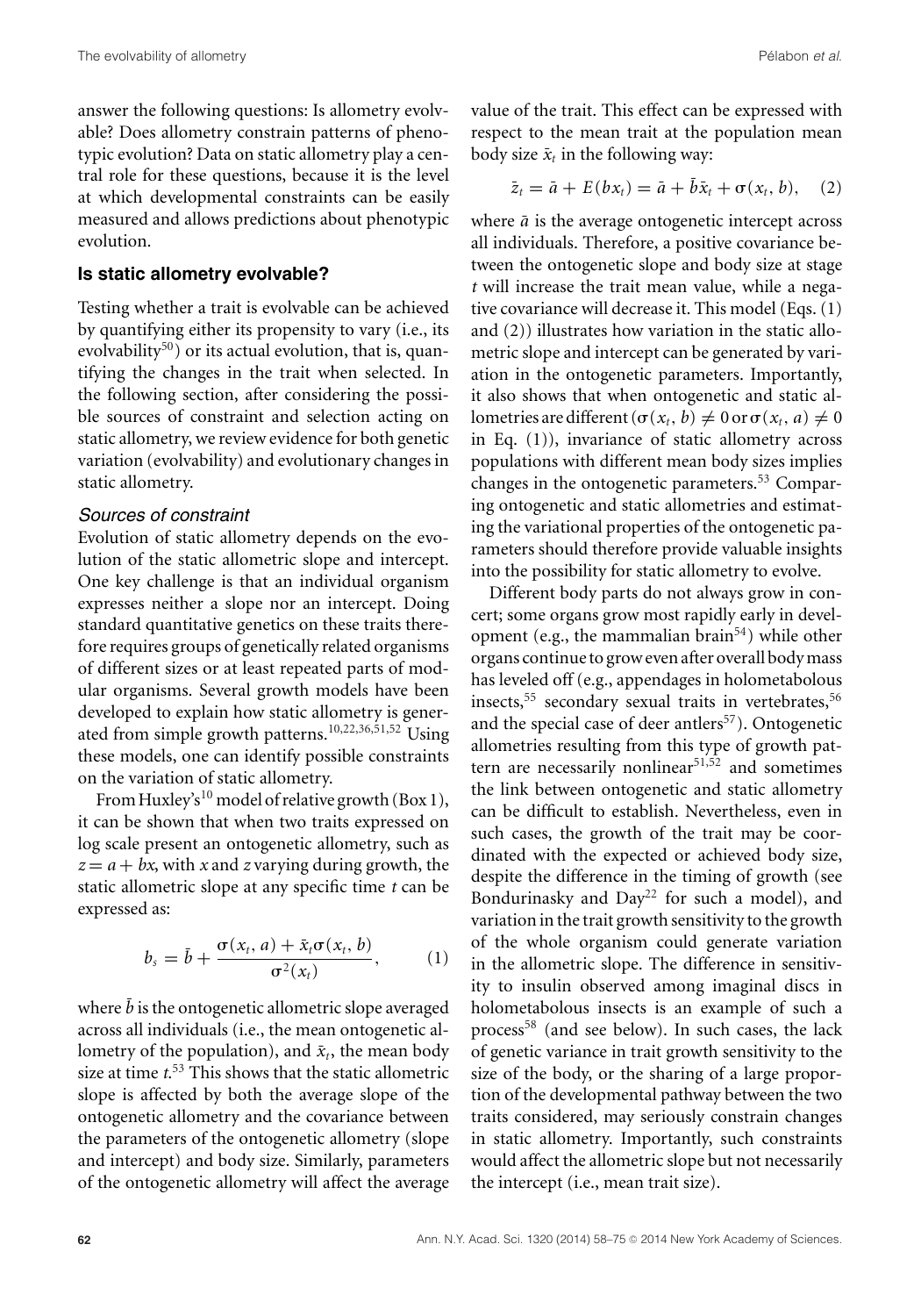The final size of an organ may also be molded by a secondary loss of part of the structure via programmed cell death, apoptosis. For example, in the horned beetle genus *Onthophagus*, programmed cell death is responsible for sex- and species-specific horn development, with thoracic horns being partly or completely reabsorbed during the pupal stage.<sup>59</sup> Similarly, the complex shape of the hindwing anal lobe of the butterfly *Battus philenor* is generated by apoptosis along the wing margin during pupal wing development.<sup>60</sup> In these cases, tight allometric relationships between traits molded by apoptosis would reflect common regulation of cell death as well as growth. It remains unknown, however, whether traits regulated by apoptosis display tight allometric relationships with body size. Head horns in male *Onthophagus taurus*, for which a tight nonlinear allometric relationship with body size is observed, $61$ show limited, if any, apoptosis.<sup>59</sup> It is, therefore, possible that programmed cell death is partly responsible (in species where it occurs) for the weak allometric relationships observed between some traits.

### Sources of selection

**Selection on trait and body size.** Changes in the allometric slope may occur as side effects of directional selection on trait or body size. According to the above model (Eqs. (1) and (2)), ontogenetic and static allometry should be similar, and changes in body size should not affect the static allometric slope in the absence of covariance between body size and the ontogenetic parameters (Fig. 1, scenario A). If the covariance between body size and the slope or the intercept of the ontogenetic allometry is nonzero, changes in body size should generate changes in static allometric slope (Fig. 1, scenario B). Selection on the mean trait  $\bar{z}_t$  is expected to affect either the mean ontogenetic intercept  $\bar{a}$  (Fig. 1, scenario C), the mean body size  $\bar{x}_t$  (Fig. 1, scenario A), the mean ontogenetic slope  $\bar{b}$ , the covariance between these last two terms,  $\sigma(b, x_t)$ , or any combination of these parameters. Changes in static allometric slope with increasing body size may also occur if there is a nonlinear ontogenetic relationship on a log scale between size and trait.<sup>53</sup>

**Selection on the slope.** The static allometric slope can evolve because of selection on the slope itself, with no change in  $\bar{x}_t$  or  $\bar{z}_t$  (Fig. 1, scenario D). This can happen if the bivariate distribution of the traits evolves to fit an adaptive ridge (Fig. 2A). We can completely separate selection on the allometric slope from selection on trait means by imagining an adaptive landscape that selects on trait (co)variances but not on trait mean (i.e., no directional selection). Because trait means evolve more rapidly toward fitness optima than trait variation, situations where only the (co)variances continue to evolve should be frequent. In theory, the presence of a selective ridge should be sufficient to favor a particular slope. However, under such a scenario, the strength of selection on the slope will be weak, because many individuals at the center of the distribution (i.e., with noninformative genotype) have high fitness, and stabilizing selection on one trait will lead to an indirect stabilizing selection on the other trait (Fig. 2A). Alternatively, selection for a decrease in trait variance combined with selection to maintain the variance in body size should lead to a decrease in the allometric slope, while selection for increasing variance in trait size (e.g., disruptive selection) combined with a decreasing variance in body size should increase the allometric slope (Fig. 2B). However, strong disruptive selection balanced precisely to generate no directional selection is probably an extremely rare event in nature.

Verbal models of selection on allometric slope have been proposed to explain the positive allometry often observed in sexually selected traits.17,18,21,23,62 In these models, positive allometry evolves either because large males, presumably in better condition, are able to invest more in costly traits, or because the benefits of large traits increase with body size. The combination of various selection regimes with an allocation model of growth has suggested that the conditions under which positive allometry evolved were more restrictive than previously thought, but that an increase in the relative fitness gain for larger traits with an increase in body size should select for positive allometry.<sup>22</sup> Canalizing selection on trait size, on the other hand, has been suggested to generate negative allometries (e.g., in male copulatory organs in insects).19,25

The variational properties that generate variance and covariance among traits are therefore central to the evolution of static allometry. Some selection experiments have suggested that variation may respond to stabilizing and disruptive selection.<sup>63</sup> It remains unclear, however, how efficiently selection can mold genetic and environmental variation,  $64-67$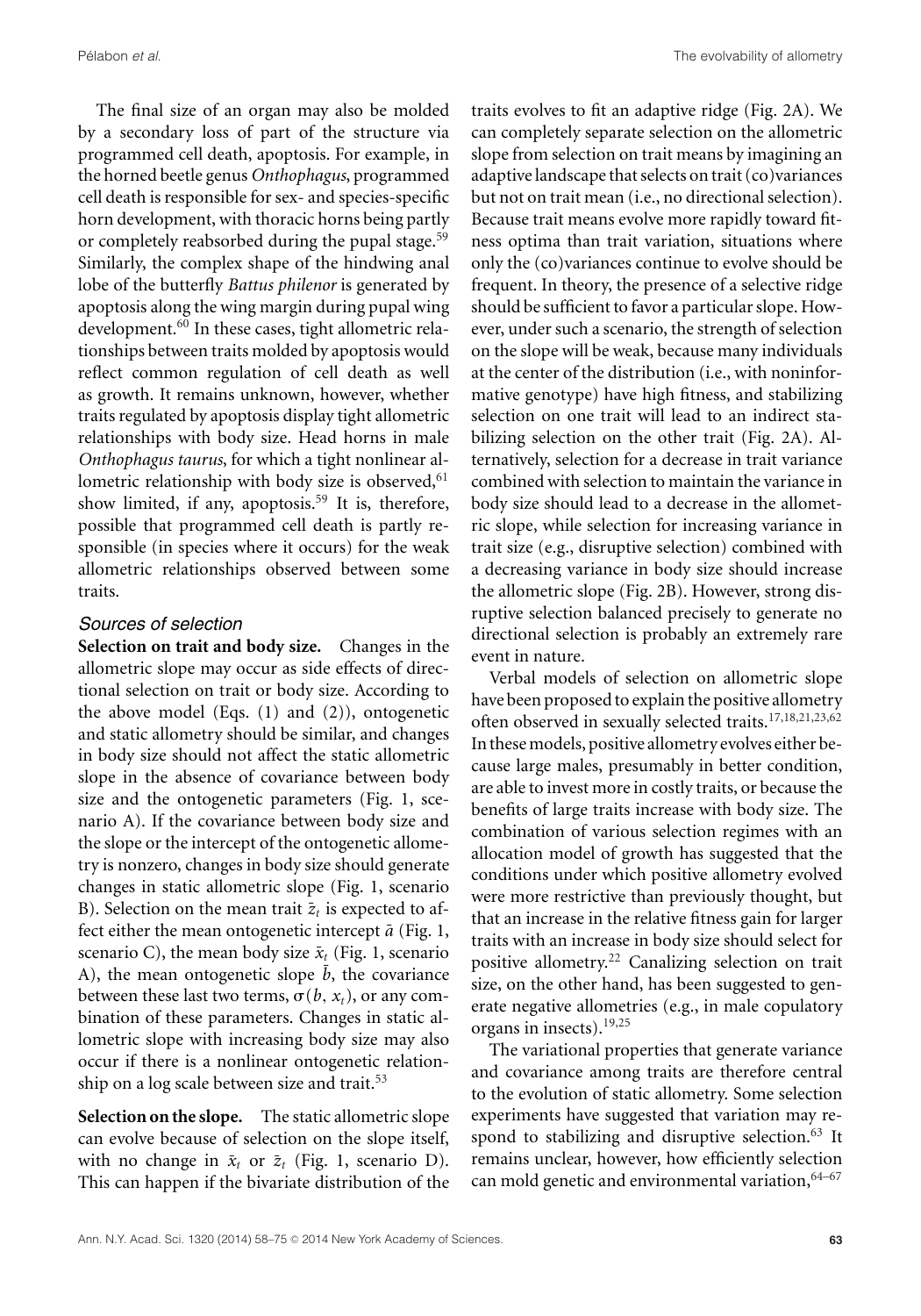

**Figure 1. Evolution of static allometry. The scenarios considered here correspond to the expected evolution of static allometry from an ancestral state, depending on which parameters are constrained. Vertical and horizontal dashed lines represent the mean trait value and body size. Body size is mean centered, so the allometric intercept represents the trait value at the population mean (i.e., elevation of the allometric regression). In scenario A, both the slope and the intercept are constrained. Any change in body size will generate a change in trait size, and vice versa. In scenario B, the slope and intercept evolve. This pattern may be generated by the effect of a negative covariance between body size and the ontogenetic slope when selection on body size occurs. In scenario C, the slope is the constraining parameter, while the intercept can change. Finally, in scenario D, only the allometric slope can evolve, while the intercept (elevation) cannot.**

and how covariation can respond to selection given that covariation may change without changes in the variational properties of individual traits. The evolution of covariance between trait size and body size directly links the evolution of the static allometric slope with the evolution of the phenotypic and genetic covariance matrices (**P** and **G** on log scale). Theoretical and empirical work shows that genetic covariances do evolve under selection,65,68–72 but the responses to selection are likely to depend on genetic details, and it is unclear how rapidly they can

take place. The various hypotheses listed here suggest that, in many cases, selection on the allometric slope is indirect and inefficient. If combined with a low evolvability, this may result in slow and erratic evolutionary changes in allometry.

#### Evolvability and evolution in static allometry

Because changes in ontogenetic allometry are expected to induce changes in static allometry (Eq. (1)), we first consider here evidence for the evolution of ontogenetic allometry. Such evidence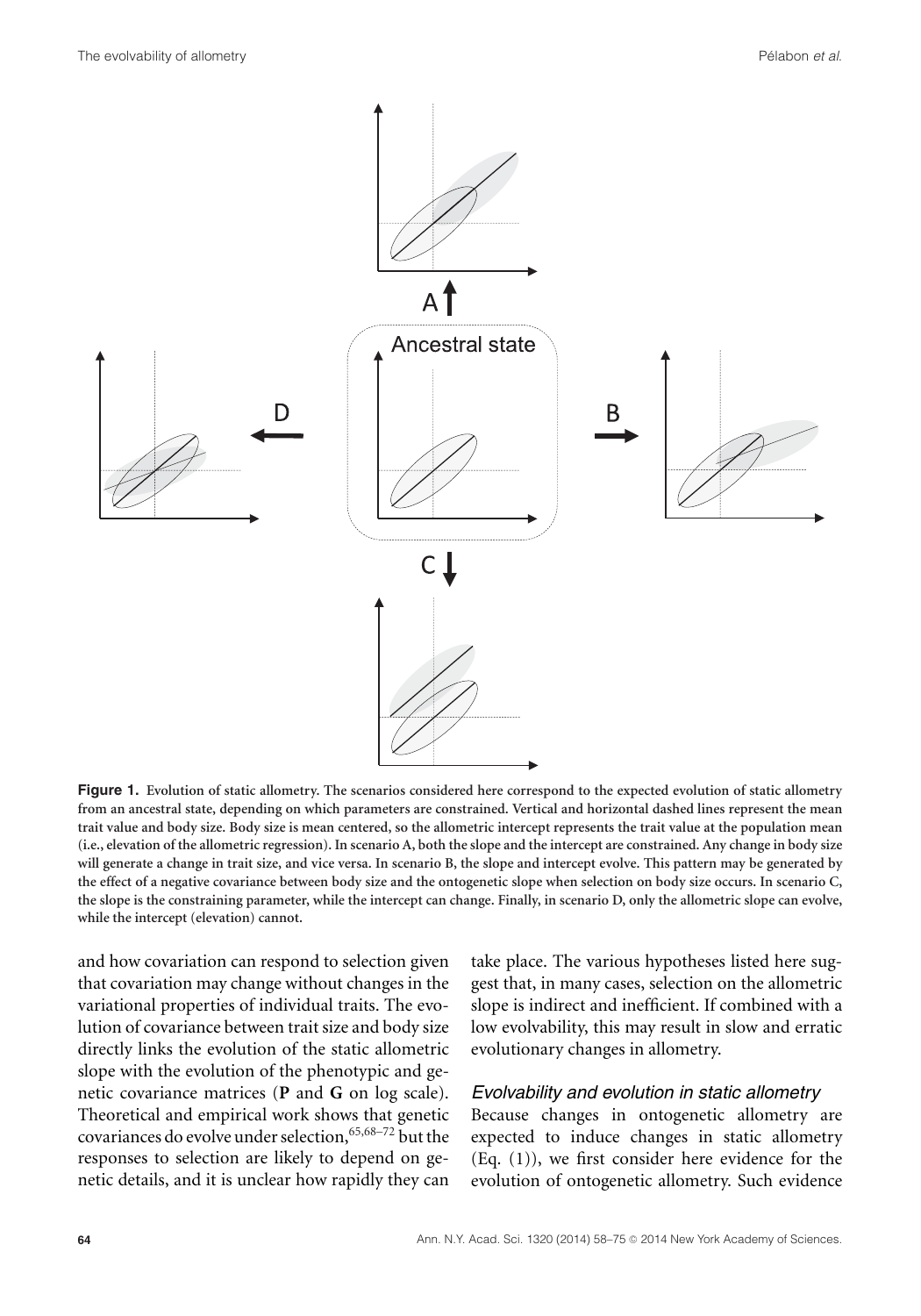

**Figure 2. Fitness landscape to change allometric slope via correlated selection on the trait and body size. (A) Selection is generated by the difference in direction between the phenotypic regression and the adaptive ridge. Black dots represent selected individuals (with the highest fitness). (B) Saddle fitness landscape that generates disruptive selection on one of the two traits (plus signs indicate regions of high fitness).**

is provided by several studies comparing ontogenetic allometries among sexes within<sup>73</sup> or among species.<sup>74–77</sup> However, few studies have tested the relationship between ontogenetic and static allometry,  $6,7,78-\overline{80}$  and fewer have analyzed how variation in the parameters of ontogenetic allometry affects static allometry. The only study, to our knowledge, that compared the relationship between ontogenetic and static allometry among populations<sup>53</sup> showed that static allometry between caudal fin length and body length in female guppies (*Poecilia reticulata*) was similar among three populations despite differences in their mean ontogenetic allometry. This resulted from a negative covariance between adult body size and the steepness of the ontogenetic allometry, both within and among populations. The relevance of these results regarding the rate at which ontogenetic allometry evolves is unclear, however, because guppy populations from different drainages may have been separated for hundreds of thousands of generations.<sup>81</sup> Furthermore, although individual variation in ontogenetic allometry has been observed,<sup>53</sup> the genetic basis of this variation remains unknown. Overall, we found only one study that reported heritability of ontogenetic slopes. Atchley and Rutledge<sup>82</sup> reported heritabilities for chest circumference ( $h^2 = 0.25 \pm 0.07$ )

and tail length  $(h^2 = 0.39 \pm 0.08)$  on body weight within six laboratory strains of rats selected for larger or smaller weight. Interpreting these results with respect to evolvability is difficult, however, because variance estimates were not provided.

Microevolutionary changes in phenotypic and genetic covariances among traits are suggested by studies reporting rapid changes in P**-** or G**-**matrices within populations,  $83-85$  but these observations are difficult to interpret with respect to evolution of allometry because traits are not always strongly correlated in the first place and G-matrices are rarely analyzed on log scale. Furthermore, studies analyzing changes in the P-matrix cannot distinguish between environmental and genetic changes in the patterns of covariation among traits.

Quantitative genetic estimates of genetic variance in static allometric slopes are scarce. We are only aware of a single study reporting heritabilities of allometric slopes measured on log scale.<sup>86</sup> In this study, heritabilities of the static allometric slope between the length of several bones and the cubic root of body weight, and between the weight of internal organs and body weight, were all statistically significant but relatively small (all *h2* less than 0.20), despite being measured under lab conditions.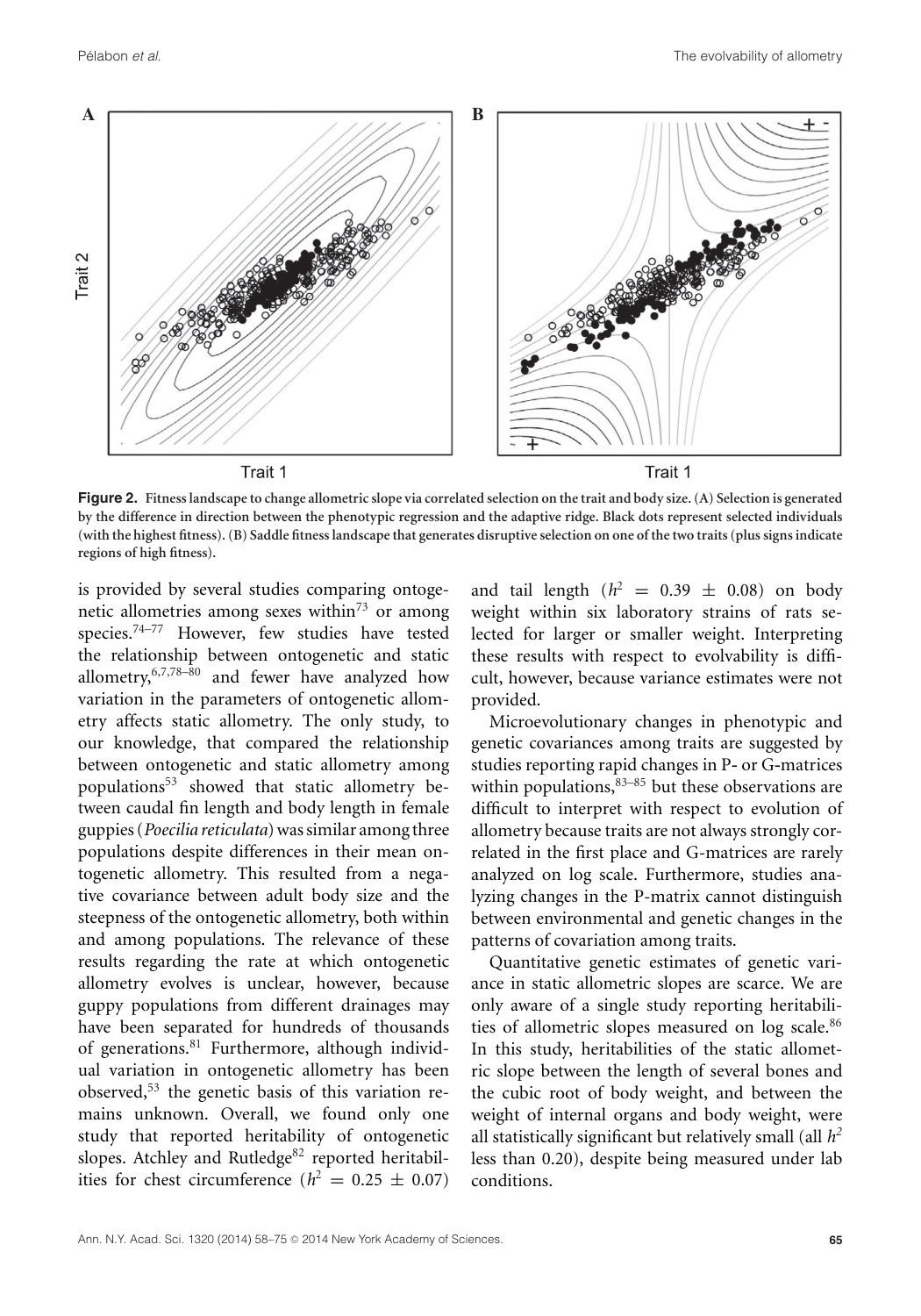Alternatively, artificial selection can be used to uncover genetic variation and covariation in quantitative traits.<sup>87</sup> During the last two decades, several authors have claimed to alter patterns of static allometry by artificial selection. In addition, a few artificial selection studies on size and experimental evolution have shown changes in the covariance patterns between the size of some traits and body size. Most of these studies have adopted the broad-sense definition of allometry and are not directly informative about the evolution of narrowsense allometry.<sup>27,28</sup> For example, several experiments have exerted selection on the ratio between two traits.<sup>88–90</sup> Although changes in the intercept of the relationships between traits on the arithmetic scale have been observed in these studies, the authors did not assess whether the allometric slope evolved as well.

The only artificial-selection experiment on narrow-sense allometry conducted so far combined stabilizing and disruptive selection on body area and caudal fin area in the guppy (*poecilia reticulata*) to select for a change in static allometric slope<sup>91</sup> (a procedure similar to the one described in Fig. 2B). Up and down selection on the allometric intercept was also applied in two separate lines. After three generations, the results suggested that the allometric slopes had very little capacity to evolve compared to the allometric intercepts, but this conclusion was weakened by the small number of generations of selection.

In a selection experiment to increase or decrease body mass in the moth *Manduca sexta*, static allometry between wing mass and body mass became steeper in the line selected for smaller body mass and shallower in the line selected for larger body mass after 10 generations of selection<sup>92</sup> (and see Ref. 28 for reanalysis using standard regression). In a recent experiment on the seed beetle *Callosobruchus maculatus*, it was found that 21 generations of relaxed sexual selection had modified the allometric relationship between two traits of the male genital apparatus and elytron length.<sup>93</sup> It has been argued, however, that this finding is not very informative about the evolution of allometry, because there was a very poor fit to the allometric model in the first place.<sup>28</sup>

One factor that has not been considered in these last two experiments is the possibility of plasticity in the allometric slope. Plasticity in allometric relationships has been little studied, but two studies clearly show that static allometry varies in response to different environmental treatments.<sup>94,95</sup> Similarly, a selection experiment on *Drosophila* wings in which selection was performed on the relative position of some veins $66,96,97$  showed erratic, but sometimes statistically significant, variation in static allometry (Fig. 3). The differences in slope could be, if generations are observed in isolation, misinterpreted as change in allometry due to selection. To avoid such problems, we strongly recommend, during selection experiments, to investigate the possibility of plasticity in the allometric slope and to follow the changes in allometry from generation to generation. Experiments that do not do this should be interpreted with caution.

In recent years, developmental biology provided particularly relevant observations regarding the developmental mechanisms responsible for scaling between appendage size and body size in holometabolous insects (see Emlen and Allen<sup>55</sup> and Shingleton *et al.*<sup>98</sup> for review). The first mechanism involves the genetic regulation of growth rate through regulatory genes, such as Decapentaplegic (*dpp*) or Wingless (*Wg*), that affect cell proliferation and differentiation. Genetic variation in these genes may affect the pathway specifying the shape and relative sizes of domains within imaginal discs and affect the size of the corresponding structure in adults. Trait-specific variation in the duration of growth may also affect scaling relationships between traits. In holometabolous insects, growth via cell proliferation is promoted during the prepupal period by a pulse of juvenile hormone and ecdysone. When juvenile hormone drops below a certain threshold, cell proliferation ceases. Differences in threshold sensitivity between imaginal discs may generate a different duration of growth and consequently a different size of the final trait. Trait-specific sensitivity to insulin may also affect allometric relationships. Insulin activates a signaling cascade by binding to specific receptors that stimulate cell proliferation.<sup>99</sup> Trait-specific modification of the signaling cascade (e.g., by increased expression of insulin receptors) can affect the size of specific imaginal structures and therefore the allometric relationship with body size. It remains largely unknown whether genetic changes in any of these mechanisms could affect the allometric slope and intercept, but recent work on the insulin pathway has uncovered mutations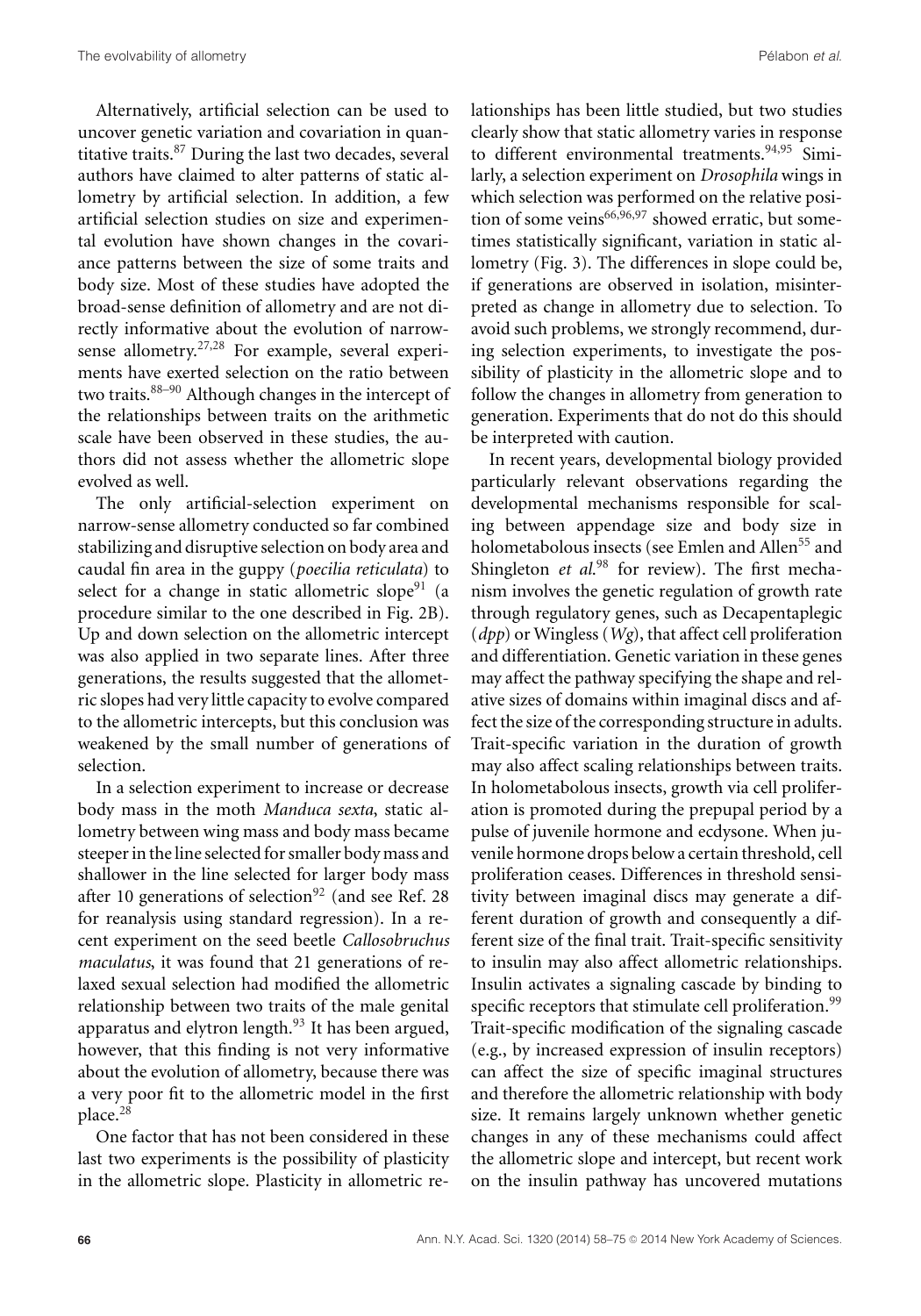

**Figure 3. Phenotypic plasticity in static allometry. The figure presents the variation in the slope of the static allometry between wing size (estimated by the centroid size) and the interlandmark distance 2–12 (dashed line) in two populations of** *D. melanogaster* **selected to increase (gray arrows, open dots) or decrease (black arrows, black dots) a selection index. Selection was performed for 26 generations. Idiosyncratic variation of the slope (estimated on 100 males at each generation) generates statistically significant differences between selection lines at generations 4, 9, and 11 (indicated by asterisks). The data presented here correspond to the LHM 1 replicate, but similar results were observed for the other three replicates: LHM 2, IV 1, and IV 2 (see Ref. 22 for more details regarding the selection experiment).**

at specific loci that could affect the organ sensitivity to insulin concentration and therefore affect the slope of the static allometry<sup>58,100</sup> (and see Shingleton and Frankino<sup>101</sup> for review). Although these studies provide evidence for genetic variation in allometric slope, it has also been suggested that this variation results from complex genetic architecture that may not easily respond to selection.<sup>86</sup> Overall, quantitative genetics studies provide conclusive evidence for genetic variation in the allometric intercept, but not for the allometric slope.

# **Does static allometry constrain phenotypic evolution?**

#### Theoretical considerations

Microevolutionary studies reviewed in the last section suggest that the evolvability of the allometric slope is low relative to the evolvability of the intercept. At the macroevolutionary level, studies of the allometry of secondary sexual characters show that allometries of homologous traits can vary among sexes from the same species or among species (see Ref. 102 for review). Such information is, by itself, not very informative about the constraint hypothesis because we do not know anything about the strength of selection on the allometric relationships, and the time scale for divergence can be very long. Therefore, it remains unclear whether there are meaningful evolutionary constraints due to allometry.

In the absence of empirical knowledge regarding selection on allometry, we are left with the option of generating predictions on the basis of scenarios where static allometry constrains phenotypic evolution under various hypothetical selection regimes. In this context, a general prediction is that, if static allometric parameters represent evolutionary constraints, they should shape patterns of population and species divergence on some time scales.<sup>5,8</sup> This general idea was placed in a quantitative genetic framework by Lande $37,38$  who showed how to predict the correlated response of trait size *z* to selection acting on body size *x*. In this special case, the evolutionary allometric slope *be* along which populations and species evolve corresponds to the ratio of the correlated response in *z* divided by the direct response in *x*, that is, the slope of the genetic regression between the two traits:  $b_s = \sigma_A(x, z)/\sigma_A^2(x)$ ,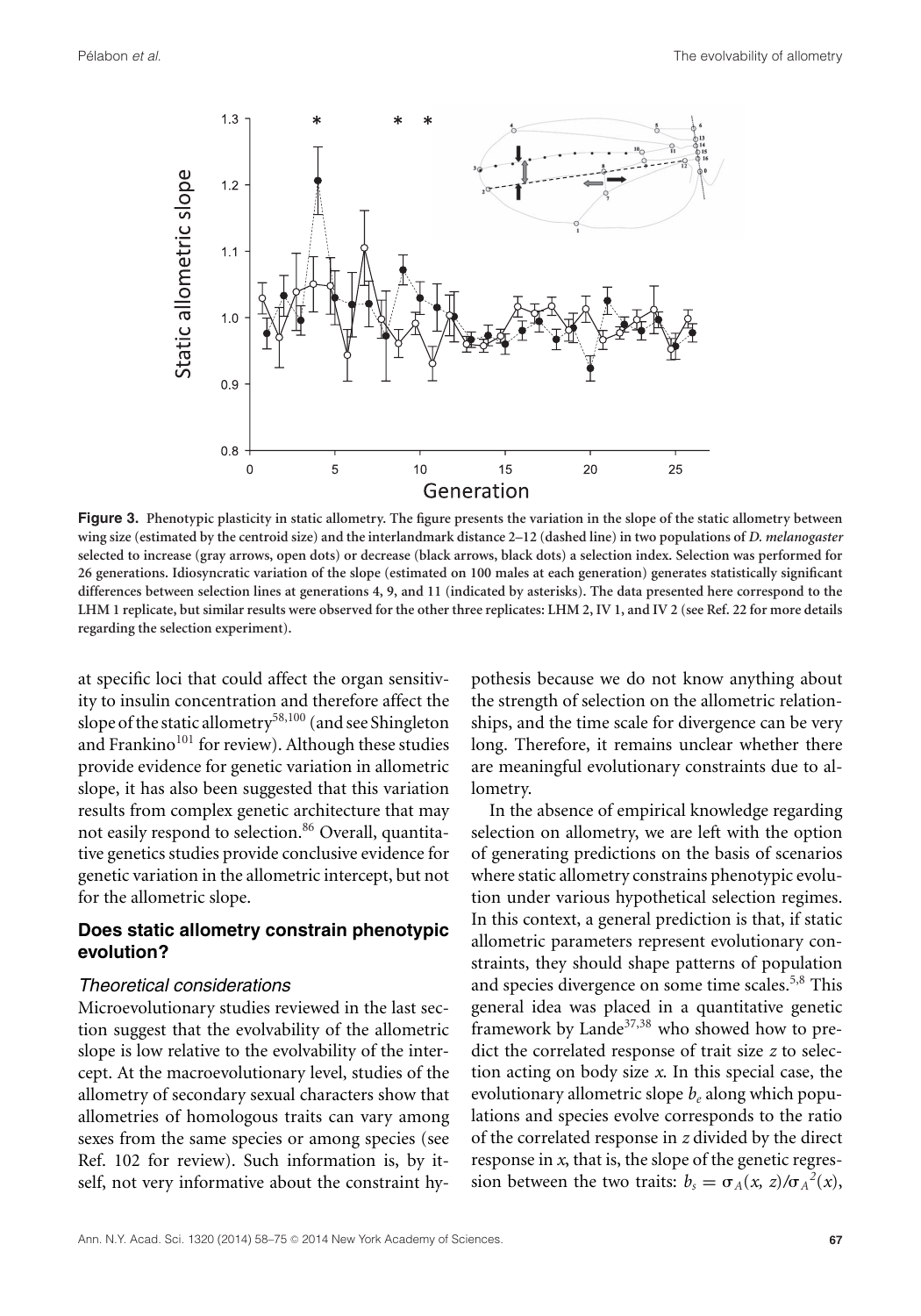

**Figure 4. Static allometry as an evolutionary constraint. The various scenarios represent the effects of constraining parameters of the static allometry on the evolutionary allometry, assuming that selective optima are spread more or less randomly in the bivariate morphospace. In scenario A, neither the slope nor the intercept can vary. The divergence of population means follows the genetic allometric regression. If the slopes of the genetic and phenotypic allometry are similar, evolutionary allometry (dashed line) will follow the patterns of static allometry. In scenario B, the intercept is allowed to change but not the slope. Although such a pattern may result from the evolution of the intercept itself, it may also result from the difference between the phenotypic and genetic allometry. Scenario C presents a similar pattern but where selection does not favor any particular direction in the morphospace. In scenario D, both intercept and slope can evolve (no constraint).**

where  $\sigma_A^2(x)$  and  $\sigma_A(x, z)$  are the additive genetic variance in *x* and the covariance between *x* and *z,* respectively (Fig. 4, scenario A).

Because static allometry is defined at the phenotypic level, the static allometric slope  $b_s$  combines both additive genetic and residual variances and covariances:  $b_s = h^2 \left( \sigma_A(x, z) / \sigma_A^2(x) \right) +$  $(1-h^2)\left(\sigma_R(x,z)/\sigma_R^2(x)\right)$ , where  $h^2$  is the heritability of body size *x*, that is, the ratio between the additive genetic variance and the phenotypic variance, and *R* denotes all other residual components of the variance, including environmental and nonadditive genetic variance (for justification, see the Appendix). Under this scenario, static and evolutionary regression coefficients,  $b_s$  and  $b_e$ , will be similar when  $b_s = \sigma_A(x, z) / \sigma_A^2(x) =$  $\sigma_R(x, z) / \sigma_R^2(x)$ . In this case, the genetic and phenotypic variance–covariance matrices, **G** and **P**, will be proportional for these elements. If this condition is not fulfilled, evolutionary allometry will not follow the trajectory defined by the static allometry (Fig. 4, scenarios B and  $C^{38}$ ). Furthermore,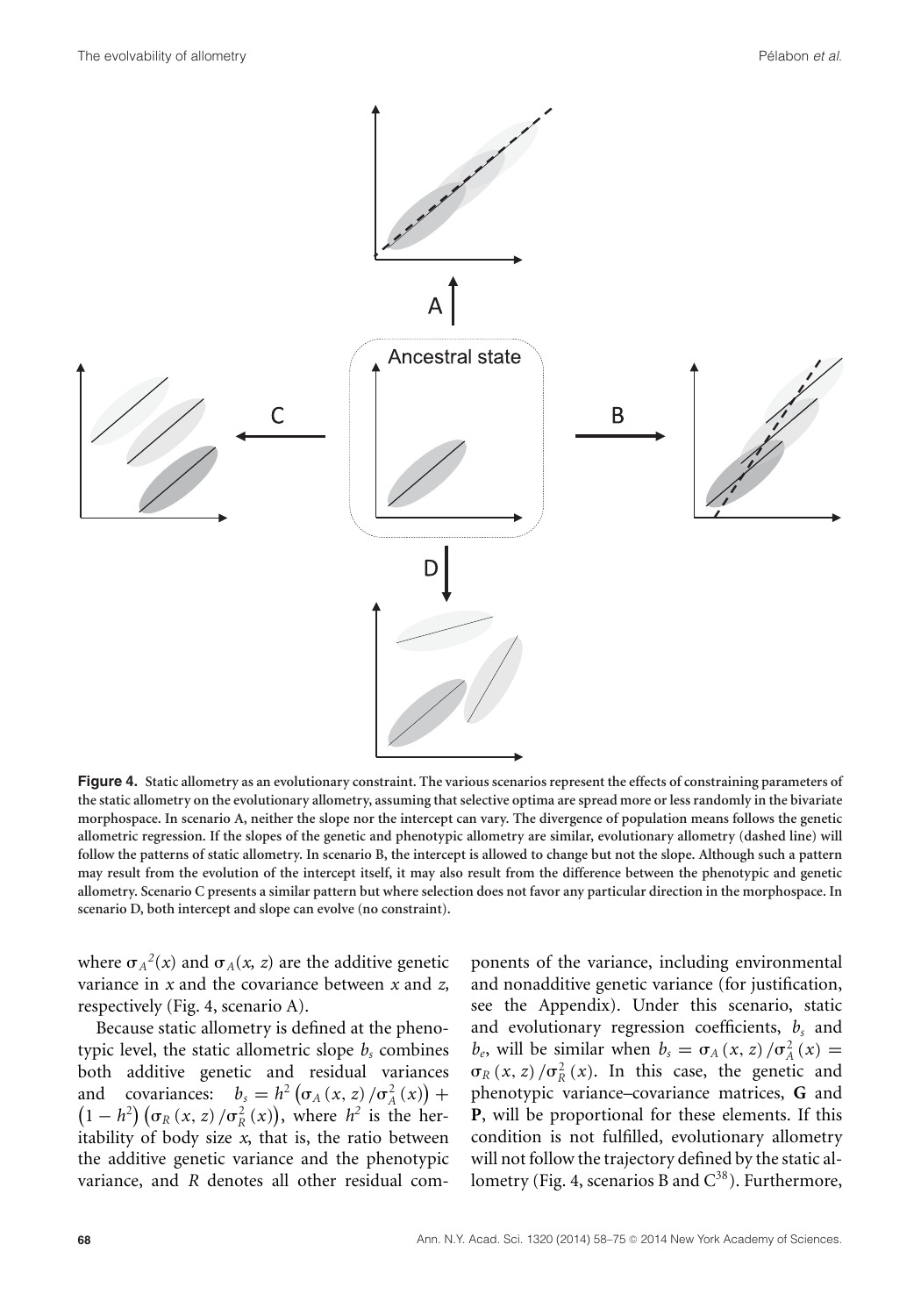if the additive genetic and residual contributions to static allometry are different but remain constant, the static allometric slope should remain constant across populations and species while the intercept will change (Fig. 4, scenarios B and C).

It is important to realize that when Lande's model<sup>38</sup> is generalized to allow selection on trait and size, and there is at least some additive genetic variation in both, the means obtained in the long term depend only on the selective optima for the size and trait, and not on the patterns of covariance between them.<sup>39</sup> If this is the case, and if selective optima are not systematically placed in the bivariate morphospace, we expect no relationship between evolutionary and static allometry (Fig. 4, scenarios C and D). Scenario C in Figure 4 represents a situation where there is no genetic variation in the slope but where the trait and body size means can evolve more or less freely in the morphospace. This calls for an alternative explanation for evolutionary allometry in which population divergence is not dictated by patterns of genetic variation, but by patterns of selection.

These considerations underscore the impossibility of testing the allometric constraint hypothesis without knowing the patterns of selection acting on the allometric relationships. As a result, our interpretations of the macroevolutionary patterns remain speculative. Although specific predictions have been suggested regarding the effect of selection on allometric slope for genitals and secondary sexual characters, these predictions only concerned the type of allometry expected (positive or negative allometry), leaving unclear the expected rate at which such patterns evolve. One possible exception is a study on various species of stalk-eyed fly (Diopsidae) that estimated the rate of evolution of the static allometry between eye span and body length toward a predicted optimum, modeled as a function of the strength of sexual selection within each lineage.<sup>103</sup> This analysis showed that the static allometric slopes were tracking the optimum, but that the rate of evolution was slow, with estimated times of 2–3 Myr for adaptation in the static slopes to exceed ancestral influence on the trait.

#### Empirical patterns

Although many studies have compared relationships between trait size and body size among populations and species, a recent review by Voje *et al*. identified only 10 studies with sufficient information to compute interspecific variation in narrowsense allometric slopes and intercepts.<sup>28</sup> Excluding genital traits, this review revealed considerable interspecific variation in static allometric slopes across species within genera (the median standard deviation corrected for sampling error was  $SD = 0.27$ ) but very little across populations within species (median  $SD = 0.07$ ). The patterns were quite similar for the allometric intercept, with substantial variation across species (median  $SD = 0.15$ ) and much less among populations (median  $SD = 0.02$ ).

Because the slope and intercept are on different scales, their levels of variation are not directly comparable. To assess their relative importance, the concept of conditional variance $43,45$  was used to estimate their influence on the evolution of trait size. This allowed comparing the variation in slope and intercept on a common scale (i.e., variance in trait size).<sup>28</sup> Using this method, it was shown that 74% of the interspecific variation in trait size was associated with changes in body size, while the contribution of the static allometric slope and intercept were more limited, with 13% and 29% of the log trait variance explained, respectively (e.g., Fig. 5A). The contributions of these three parameters to trait diversification at the among-population level were similar, with size variation explaining 71%, slope explaining 36%, and intercept explaining 40% of the variation in trait size. However, as previously mentioned, much less variation in static allometry was observed among populations, and the evolutionary allometry was often very similar to the pattern of static allometry<sup>28</sup> (Fig. 5B). Finally, within species, the average static allometry across populations was a good predictor of the evolutionary allometry, while across species within genera the average static allometry was poorly correlated with the evolutionary allometry.28

Morphological evolution that is more constrained along static allometric trajectories at the within-species level than at the among-species level could be interpreted as a signature of evolutionary constraint. Therefore, these results are compatible with the allometry-as-a-constraint hypothesis if selective optima were spread more or less randomly in the bivariate morphospace, and not along adaptive ridges or "cordillera." Occurrence of such an adaptive ridge could explain the evolutionary allometry observed between the width and length of the  $M_1$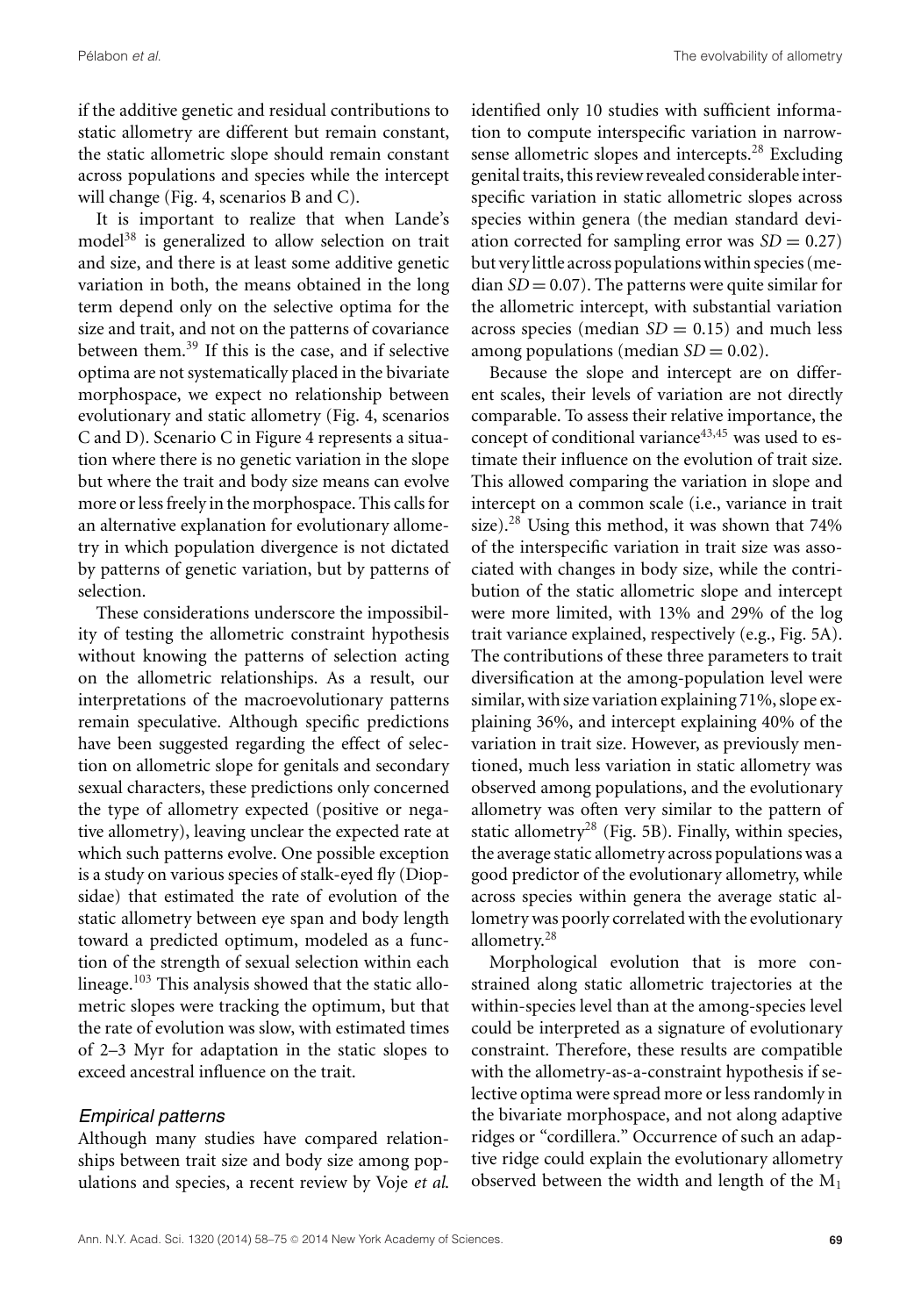

**Figure 5. Example of variation in static allometry and its effect on evolutionary allometry among (A) species within genus, (B)** populations within species, and (C) populations within species for genitalia. In each graph, the evolutionary allometric slope  $(b_e)$ and the average static allometric slope  $(b_s)$  are reported. Figure is from Ref. 28.

molar of the rodent species *Mimomys savini* during the Pleistocene in the Iberian Peninsula.<sup>104</sup> Using a well-calibrated paleontological sequence of dental measurements, it is shown that the evolutionary allometry among populations spread across 600,000 years follows the pattern of average static allometry. However, the relatively low  $r^2$  of the static allometry observed within each population also provides some support for the existence of an adaptive ridge along which populations evolved.

#### The one-size-fits-all hypothesis

The various studies analyzing static allometry of genital traits in arthropods and vertebrates showed consistently shallow static allometric slopes  $(b < 1)$ , as expected from the one-size-fits-all hypothesis.19,25 A few exceptions to this pattern were reported,<sup>25</sup> but all came from studies using reduced major axis regression, a method that will seriously misestimate the slope unless the  $r^2$  is very high.<sup>105</sup> For all these exceptions, the  $r^2$  was low (between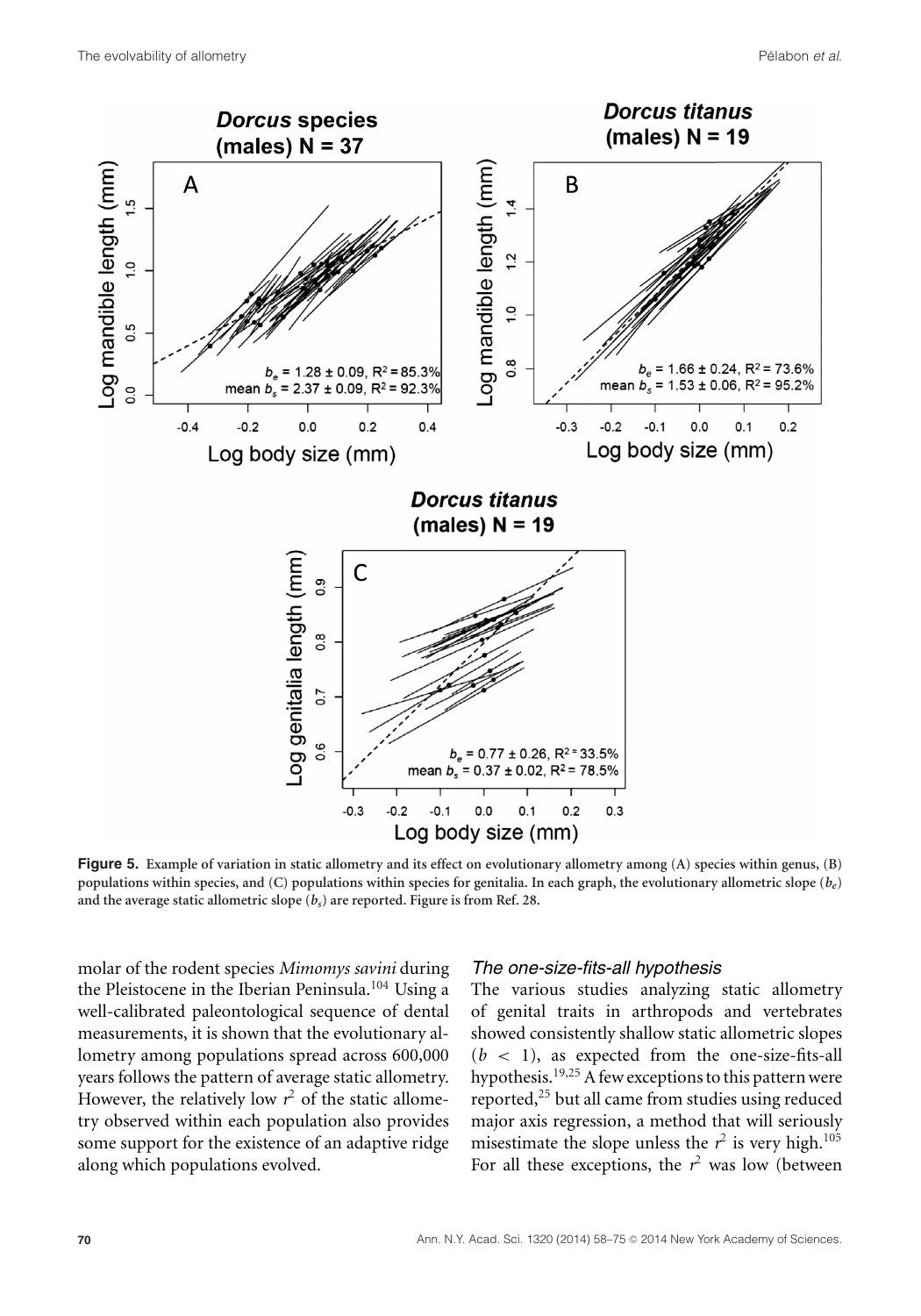0.00 and 0.58). When these cases were reanalyzed using standard regression methods, negative (*b* < 1) static allometries were found.<sup>28,106</sup>

The one-size-fits-all hypothesis has also been extended to reproductive organs in flowering plants with insect pollination, where the fit between pollen donor and pollen receiver organs and pollinators of relatively constant size and behavior is expected to produce stabilizing selection.<sup>107</sup> Several studies have provided evidence for the relative invariance of floral compared to vegetative traits<sup>108</sup> (and see Ref. 109 for review), and the two studies that have tested the effect of pollination accuracy on the allometry of the pollen transport organs both reported shallow allometry for these traits. $110,111$ 

If results from studies on the one-size-fits-all hypothesis provide clear evidence of a possible effect of selection on static allometry, they do not provide evidence for high evolvability of the allometric slope. Indeed, intraspecific comparisons of static allometry in insect genitalia show that variation in the allometric slope explains only a small proportion of the variation in genitalia size: 92% of the variance of log-size genitalia is independent of the variation in allometric slope.<sup>28</sup> This is particularly clear when observing the allometric slope between genitalia size and body size in various populations of the beetle species *Dorcus titanus* (Fig. 5C).

## **Conclusions**

Despite great interest in morphological allometry over nearly a century, we still have a very limited understanding of its evolution and biological basis. Key observations, such as genetic variation in ontogenetic allometry or the static allometric slope, are surprisingly scarce, and if developmental biology offers several mechanisms capable of altering scaling relationships between traits, the evolvability of these mechanisms remains unknown. Although microand macroevolutionary patterns seem to point to a constraining effect of morphological allometry on phenotypic evolution, the complete lack of data on the nature of direct or indirect selection on allometry, and the near absence of data on genetic variation in allometric parameters, precludes the interpretation of these patterns as evidence for or against the constraint and adaptation hypotheses. Until such data are obtained, the evolution of allometry will remain a mystery.

#### **Acknowledgments**

The authors want to thank Jarle Tufto for great discussions on allometry and two anonymous reviewers for their constructive comments. This work was supported by Grant 196434/V40 from the Norwegian Research Council to C.P. at the Norwegian University of Science and Technology.

#### **Appendix**

The observed allometric slope *b* of a trait *y* on size (*x*), where *x* and *y* are on log scale, can be written as

$$
b=\frac{\sigma(x, y)}{\sigma^2(x)},
$$

where  $\sigma(x, y)$  is the covariance between *x* and *y* and  $\sigma^2(x)$  is the variance of *x*. By partitioning the variance and the covariance into an additive genetic and a residual component, assumed to be independent and denoted by subscript *G* and *R* respectively, we get

$$
b = \frac{\sigma_A(x, y)}{\sigma^2(x)} + \frac{\sigma_R(x, y)}{\sigma^2(x)}
$$
  
= 
$$
h^2 \frac{\sigma_A(x, y)}{\sigma_A^2(x)} + (1 - h^2) \frac{\sigma_R(x, y)}{\sigma_R^2(x)},
$$
 (A1)

where  $h^2 = \sigma_A^2(x)/\sigma^2(x)$  is the heritability of *x*. We define the genetic and residual allometric slope as  $b_A \equiv \sigma_A(x, y) / \sigma_A^2(x)$  and  $b_R \equiv \sigma_R(x, y) / \sigma_R^2(x)$ .

## **Conflicts of interest**

The authors declare no conflicts of interest.

#### **References**

- 1. Calder, W.A. 1984. *Size, Function and Life History*. Cambridge, MA: Harvard University Press.
- 2. Schmidt-Nielsen, K. 1984. *Scaling: Why is Animal Size So Important?* Cambridge, MA: Cambridge University Press.
- 3. Brown, J.H. & G.B. West. 2000. *Scaling in Biology*. Oxford: Oxford University Press.
- 4. Boddy, A.M., M.R. McGowen, C.C. Sherwood, *et al*. 2012. Comparative analysis of encephalization in mammals reveals relaxed constraints on anthropoid primate and cetacean brain scaling. *J. Evol. Biol.* **25:** 981–994.
- 5. Gould, S.J. 1966. Allometry and size in ontogeny and phylogeny. *Biol. Rev. Camb. Philos. Soc.* **41:** 587–640.
- 6. Cheverud, J.M. 1982. Relationships among ontogenetic, static, and evolutionary allometry. *Am. J. Phys. Anthropol.* **59:** 139–149.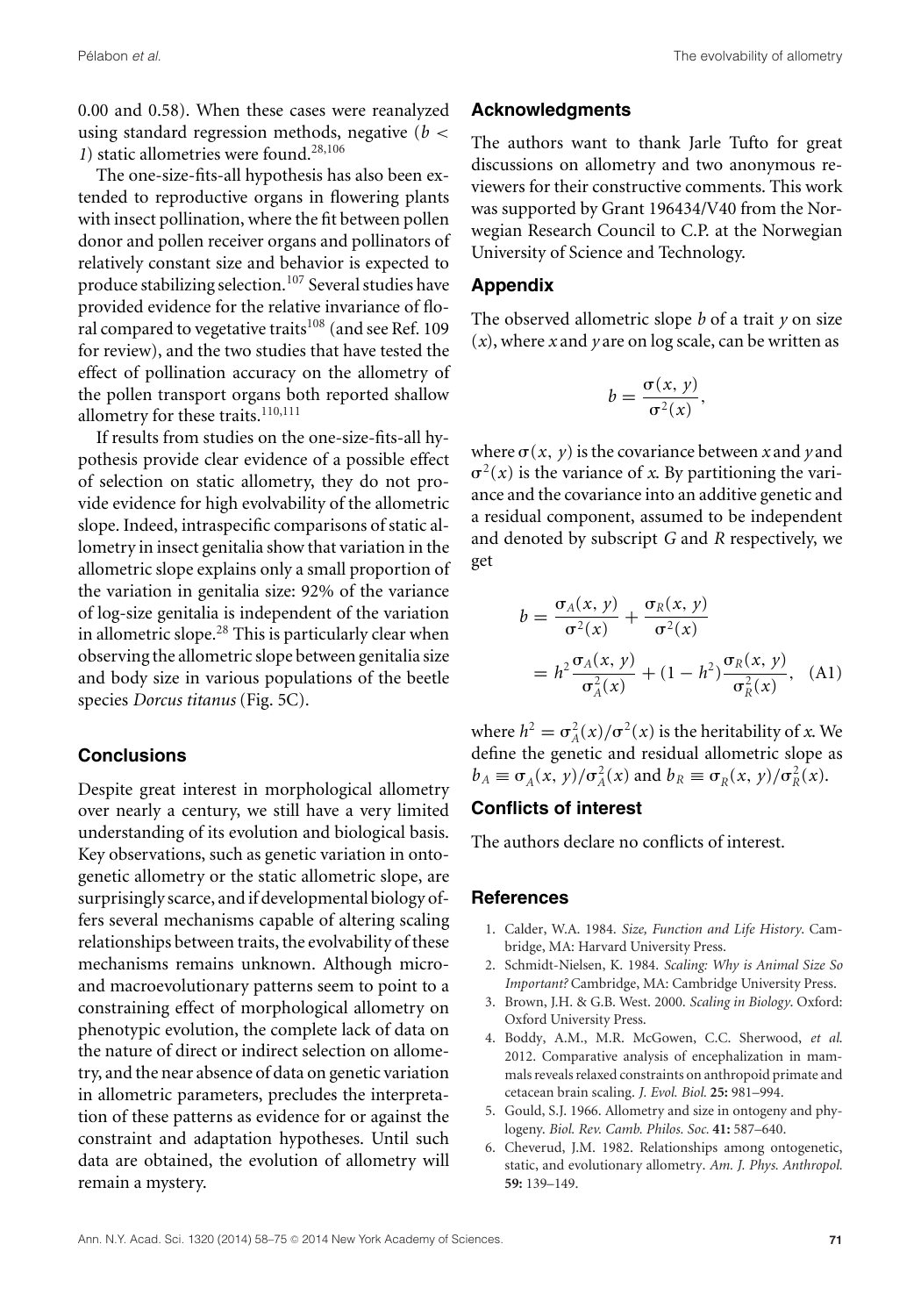- 7. Klingenberg, C.P. & M. Zimmermann. 1992. Static, ontogenetic, and evolutionary allometry: a multivariate comparison in nine species of waterstriders. *Am. Nat.* **140:** 601–620.
- 8. Gould, S.J. 1977. *Ontogeny and Phylogeny*. Cambridge, MA: Harvard University Press.
- 9. Gould, S.J. 2002. *The Structure of Evolutionary Theory*. Cambridge, MA: Harvard University Press.
- 10. Huxley, J.S. 1932. *Problems of Relative Growth*. New York: L. MacVeagh.
- 11. Maynard Smith, J., R. Burian, S. Kauffman, *et al*. 1985. Developmental constraints and evolution: A perspective from the Mountain Lake Conference on development and evolution. *Quart. Rev. Biol.* **60:** 265–287.
- 12. Klingenberg, C.P. 2005. "Developmental constraints, modules and evolvability." In *Variation: A Central Concept in* Biology. B. Hallgrimsson & B.K. Hall, Eds.: 219-247. Amsterdam: Elsevier.
- 13. Gould, S.J. & R.C. Lewontin. 1979. The spandrels of San Marco and the panglossian paradigm: a critique of the adaptationist programme. *Phil. Trans. R. Soc. London B.* **205:** 581–598.
- 14. Charnov, E.L. 1993. *Life History Invariants: Some Explorations of Symmetry in Evolutionary Ecology*. Oxford: Oxford University Press.
- 15. West, G.B. & J.H. Brown. 2005. The origin of allometric scaling laws in biology from genomes to ecosystems: towards a quantitative unifying theory of biological structure and organization. *J. Exp. Biol.* **208:** 1575–1592.
- 16. Biewener, A.A. 2000. "Scaling of terrestrial support: Differing solutions to mechanical constraints of size." In *Scaling in Biology*. J.H. Brown & G.B. West, Eds.: 51–66. Oxford: Oxford University Press.
- 17. Petrie, M. 1988. Intraspecific variation in structures that display competitive ability: large animals invest relatively more. *Anim. Behav.* **36:** 1174–1179.
- 18. Petrie, M. 1992. Are all secondary sexual display structures positively allometric and, if so, why? *Anim. Behav.* **43:** 173– 175.
- 19. Eberhard, W.G., B.A. Huber, R.L. Rodriguez, *et al*. 1998. One size fits all? Relationships between the size and degree of variation in genitalia and other body parts in twenty species of insects and spiders. *Evolution*. **52:** 415–431.
- 20. Frankino, W.A., D.J. Emlen & A.W. Shingleton. 2009. "Experimental approaches to studying the evolution of animal form." In *Experimental Evolution: Concepts, Methods, and Applications of Selection Experiments*. T. Garland, Jr. & M.R. Rose, Eds.: 419–478. Berkeley: University of California Press.
- 21. Green, A. 1992. Positive allometry is likely with mate choice, competitive display and other functions. *Anim. Behav.* **43:** 170–172.
- 22. Bonduriansky, R. & T. Day. 2003. The evolution of static allometry in sexually selected traits. *Evolution* **57:** 2450– 2458.
- 23. Kodric-Brown, A., R.M. Sibly & J.H. Brown. 2006. The allometry of ornaments and weapons. *Proc. Natl. Acad. Sci. U. S. A.* **103:** 8733–8738.
- 24. Eberhard, W., R.L. Rodriguez & M. Polihronakis. 2009. Pitfalls in understanding the functional significance of genital allometry. *J. Evol. Biol.* **22:** 435–445.
- 25. Eberhard, W.G. 2009. Static allometry and animal genitalia. *Evolution*. **63:** 48–66.
- 26. Mezey J.G. & D. Houle. 2005. The dimensionality of genetic variation for wing shape in *Drosophila melanogaster*. *Evolution* **59:** 1027–1038.
- 27. Houle, D., C. Pelabon, G.P. Wagner & T.F. Hansen. 2011. ´ Measurement and meaning in biology. *Q. Rev. Biol.* **86:** 3–34.
- 28. Voje K.L., T.F. Hansen, C.K. Egset, *et al*. 2014. Allometric constraints and the evolution of allometry. *Evolution* **68:** 866–885.
- 29. Futuyma, D.J. 2010. Evolutionary constraint and ecological consequences. *Evolution* **64:** 1865–1884.
- 30. Hansen, T.F. 2014. "Evolutionary constraints." In *Oxford Bibliographies in Evolutionary Biology*. J. Losos, Ed. New York: Oxford University Press. In press.
- 31. Arnold, S.J. 1992. Constraints on phenotypic evolution. *Am. Nat.* **140:** 85–107.
- 32. Richardson, M.K. & A.D. Chipman. 2003. Developmental constraints in a comparative framework: a test case using variations in phalanx number during amniote evolution. *J. Exp. Zool.* **296B:** 8–22.
- 33. Wagner, G.P. & K. Schwenk. 2000. Evolutionarily stable configurations: functional integration and the evolution of phenotypic stability. *Evol. Biol.* **31:** 155–217.
- 34. Schwenk, K. & G.P. Wagner. 2004. "The relativism of constraints on phenotypic evolution." In *Phenotypic Integration*. M. Pigliucci & K. Preston, Eds.: 390–408. Oxford: Oxford University Press.
- 35. Gould, S.J. 1974. The origin and function of "bizarre" structures: antler size and skull size in the "Irish Elk" *Megaloceros giganteus*. *Evolution* **28:** 191–220.
- 36. Alberch, P., S.J. Gould, G.F. Oster & D.B. Wake. 1979. Size and shape in ontogeny and phylogeny. *Paleobiol* **5:** 296–317.
- 37. Lande, R. 1979. Quantitative genetic analysis of multivariate evolution, applied to brain–body size allometry. *Evolution* **33:** 402–416.
- 38. Lande, R. 1985. "Genetic and evolutionary aspects of allometry." In *Size and Scaling in Primate Biology*. W.L. Jungers, Ed.: 21–32. New York: Plenum Press.
- 39. Zeng, Z.B. 1988. Long-term correlated response, interpopulation covariation, and interspecific allometry. *Evolution* **42:** 363–374.
- 40. Hansen, T.F., C. Pelabon & D. Houle. 2011. Heritability is ´ not evolvability. *Evol. Biol.* **38:** 258–277.
- 41. Björklund, M. 1996. The importance of evolutionary constraints in ecological time scales. *Evol. Ecol.* **10:** 423–431.
- 42. Schluter, D. 1996. Adaptive radiation along genetic lines of least resistance. *Evolution* **50:** 1766–1774.
- 43. Hansen, T.F., W.S. Armbruster, M.L. Carlson & C. Pelabon. ´ 2003. Evolvability and genetic constraint in *Dalechampia* blossoms: genetic correlations and conditional evolvability. *J. Exp. Zool*. **296B:** 23–39.
- 44. Hansen, T.F. & D. Houle. 2004. "Evolvability, stabilizing selection, and the problem of stasis." In *Phenotypic*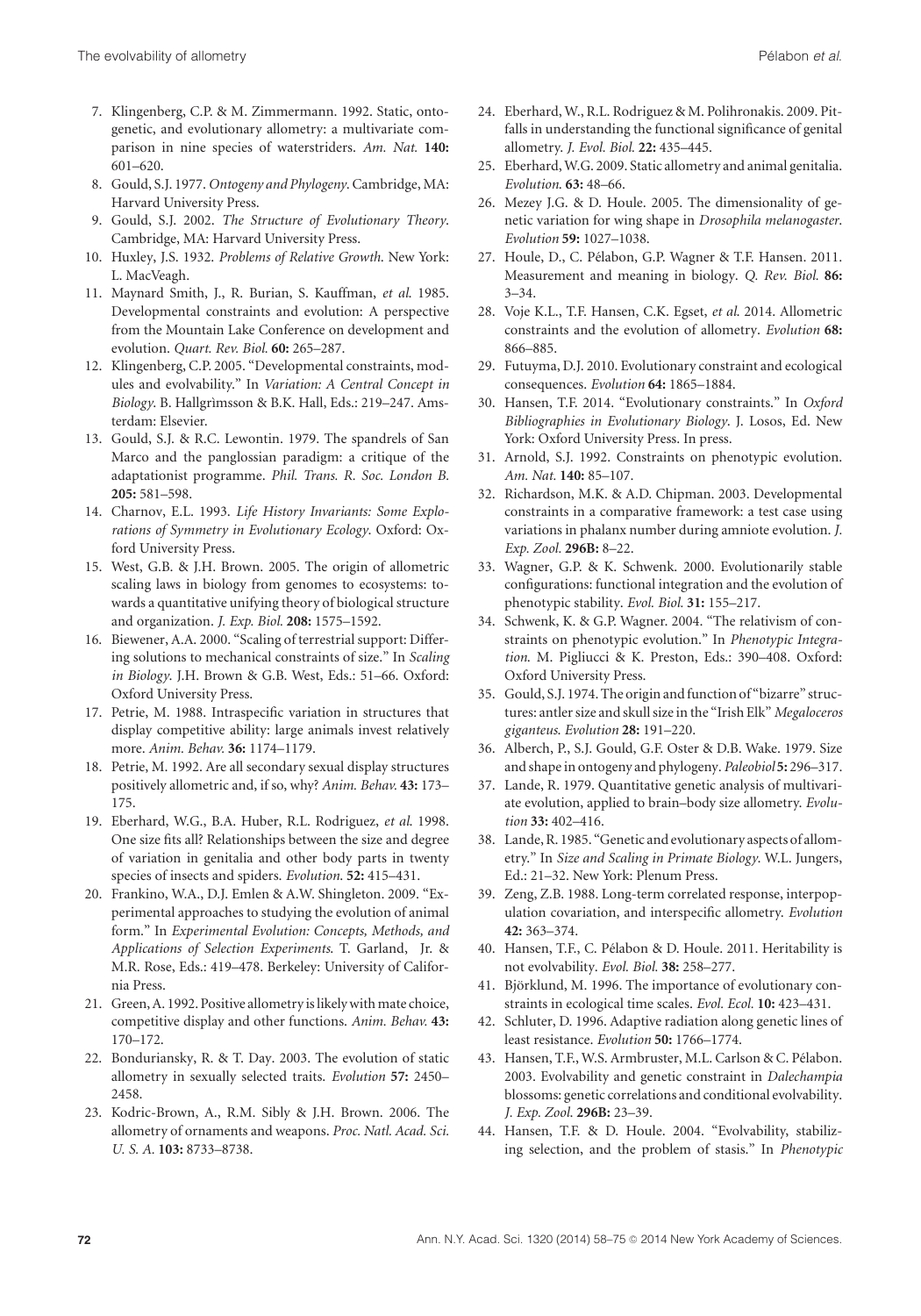*Integration*. M. Pigliucci & K. Preston, Eds.: 130–150. Oxford: Oxford University Press.

- 45. Hansen, T.F. & D. Houle. 2008. Measuring and comparing evolvability and constraint in multivariate characters. *J. Evol. Biol.* **21:** 1201–1219.
- 46. Blows, M.W. & A.A. Hoffman. 2005. A reassessment of genetic limits to evolutionary change. *Ecology* **86:** 1371– 1384.
- 47. Agrawal, A.F. & J.R. Stinchcombe. 2009. How much do genetic covariances alter the rate of adaptation? *Proc. R. Soc. Lond. B.* **276:** 1183–1191.
- 48. Walsh, B. & M.W. Blows. 2009. Abundant genetic variation  $+$  strong selection  $=$  multivariate genetic constraints: a geometric view of adaptation. *Ann. Rev. Ecol. Evol. Syst.* **40:** 41–59.
- 49. Bolstad, G.H., T.F. Hansen, C. Pélabon, et al. 2014. Genetic constraints and evolutionary divergence in *Dalechampia* Blossoms. *Phil. Trans. R. Soc. B.* In press.
- 50. Wagner, G.P. & L. Altenberg. 1996. Complex adaptations and evolution of evolvability. *Evolution* **50:** 967–976.
- 51. Nijhout, H.F. & D.E. Wheeler. 1996. Growth models of complex allometries in holometabolous Insects. *Am. Nat.* **148:** 40–56.
- 52. Nijhout, H.F. 2011. Dependence of morphometric allometries on the growth kinetics of body parts. *J. Theor. Biol.* **288:** 35–43.
- 53. Pélabon, C., G.H. Bolstad, C.K. Egset, et al. 2013. On the relationship between ontogenetic and static allometry. *Am. Nat.* **181:** 213–222.
- 54. Deacon, T.W. 1990. Problems of ontogeny and phylogeny in brain size evolution. *Int. J. Primatol.* **11:** 237–281.
- 55. Emlen, D.J. & C.E. Allen. 2004. Genotype to phenotype: physiological control of trait size and scaling in insects. *Integr. Comp. Biol.* **43:** 617–634.
- 56. Anderson, M. 1994. *Sexual Selection*. Princeton: Princeton University Press.
- 57. Lincoln, G.A. 1994. "Teeth, horns and antlers: the weapons of sex." In *The Differences between the Sexes*. R.V. Short & E. Balaban, Eds.: 131–158. Cambridge, MA: Cambridge University Press.
- 58. Emlen, D.J., I.A. Warren, A. Johns,*et al*. 2012. A mechanism of extreme growth and reliable signaling in sexually selected ornaments and weapons. *Science* **337:** 860–864.
- 59. Kijimoto, T., J. Andrews & A.P. Moczek. Programed cell death shapes the expression of horns within and between species of horned beetles. *Evol. Dev.* **12:** 449–458.
- 60. MacDonald, W.P., A. Martin & R.D. Reed. 2010. Butterfly wings shaped by a molecular cookie cutter: evolutionary radiation of lepidopteran wing shapes associated with a derived Cut/*wingless* wing margin boundary system. *Evol. Dev.* **12:** 296–304.
- 61. Emlen, D.J. & H.F. Nijhout. 2000. The development and evolution of exaggerated morphologies in insects.*Ann. Rev. Entomol.* **45:** 661–708.
- 62. Simmon, L.W. & J.L. Tomkins. 1996. Sexual selection and the allometry of earwig forceps. *Evol. Ecol.* **10:** 97–104.
- 63. Scharloo, W., M.S. Hoogmoed & A. Ter Kuile. 1967. Stabilizing and disruptive selection on a mutant character in

*Drosophila*. I. The phenotypic variance and its components. *Genetics* **56:** 709–726.

- 64. Hermisson, J., T.F. Hansen & G.P. Wagner. 2003. Epistasis in polygenic traits and the evolution of genetic architecture under stabilizing selection. *Am. Nat.* **161:** 708–734.
- 65. Hansen, T.F. 2006. The evolution of genetic architecture. *Ann. Rev. Ecol. Evol. Syst.* **37:** 123–157.
- 66. Pelabon, C., T.F. Hansen, A.J.R. Carter & D. Houle. 2010. ´ Evolution of variation and variability under fluctuating, stabilizing and disruptive selection. *Evolution* **64:** 1912– 1925.
- 67. Le Rouzic, A., J.M. Alvarez-Castro & T.F. Hansen. 2013. The evolution of canalization and evolvability in stable and fluctuating environments. *Evol. Biol.* **40:** 317–340.
- 68. Steppan, S.J., P.C. Phillips & D. Houle. 2002. Comparative quantitative genetics: evolution of the G matrix. *Trends Ecol. Evol.* **17:** 320–327.
- 69. Jones, A.G., S.J. Arnold & R.J. Bürger. 2003. Stability of the G-matrix in a population experiencing pleiotropic mutation, stabilizing selection, and genetic drift. *Evolution* **57:** 1747–1760.
- 70. Rice, S.H. 2004. Developmental associations between traits: covariance and beyond. *Genetics* **166:** 513–526.
- 71. Arnold, S.J., M.E. Pfrender & A.G. Jones. 2001. The adaptive landscape as a conceptual bridge between micro- and macroevolution. *Genetica* **112/113:** 9–32.
- 72. Arnold, S.J., R. Bürger, P.A. Hohenlohe, et al. 2008. Understanding the evolution and stability of the G-matrix. *Evolution* **62:** 2451–2461.
- 73. Sanger, T.J., E. Sherrat, J.W. McGlothlin,*et al*. 2013. Convergent evolution of sexual dimorphism in skull shape using distinct developmental strategies. *Evolution* **67:** 2180–2193.
- 74. Strauss, R.E. & R. Altig 1992. Ontogenetic body form changes in three ecological morphotypes of anuran tadpoles. *Growth Dev. Aging* **56:** 3–16.
- 75. Weston, E.M. 2003. Evolution of the ontogeny in the hippopotamus skull: using allometry to dissect developmental change. *Biol. J. Linn. Soc.* **80:** 625–638.
- 76. Frédérich, B. & H.D. Sheets. 2010. Evolution of ontogenetic allometry shaping giant species: a case study from the damselfish genus *Dascyllus* (Pomacentridae). *Biol. J. Linn. Soc.* **99:** 99–117
- 77. Urosevic, A., K. Ljubisavljevic & A. Ivanovic. 2013. Patterns of cranial ontogeny in lacerid lizards: morphological and allometric disparity. *J. Evol. Biol.* **26:** 399–415.
- 78. Leamy, L. & D. Bradley. 1982. Static and growth allometry of morphometric traits in randombred house mice. *Evolution* **36:** 1200–1212.
- 79. Klingenberg, C.P.1996. "Multivariate allometry". In *Advances in Morphometrics*. L.F. Marcus, M. Corti, A. Loy, *et al*. Eds.: 23–49. New York: Plenum Press.
- 80. Klingenberg, C.P. 1998. Heterochrony and allometry: the analysis of evolutionary change in ontogeny. *Biol. Rev.* **73:** 79–123.
- 81. Magurran, A.E. 1998. Population differentiation without speciation. *Phil. Trans. R. Soc. Lond. B.* **353:** 275–286.
- 82. Atchley, W.R. & J.J. Rutledge. 1980. Genetic components of size and shape. I. Dynamics of components of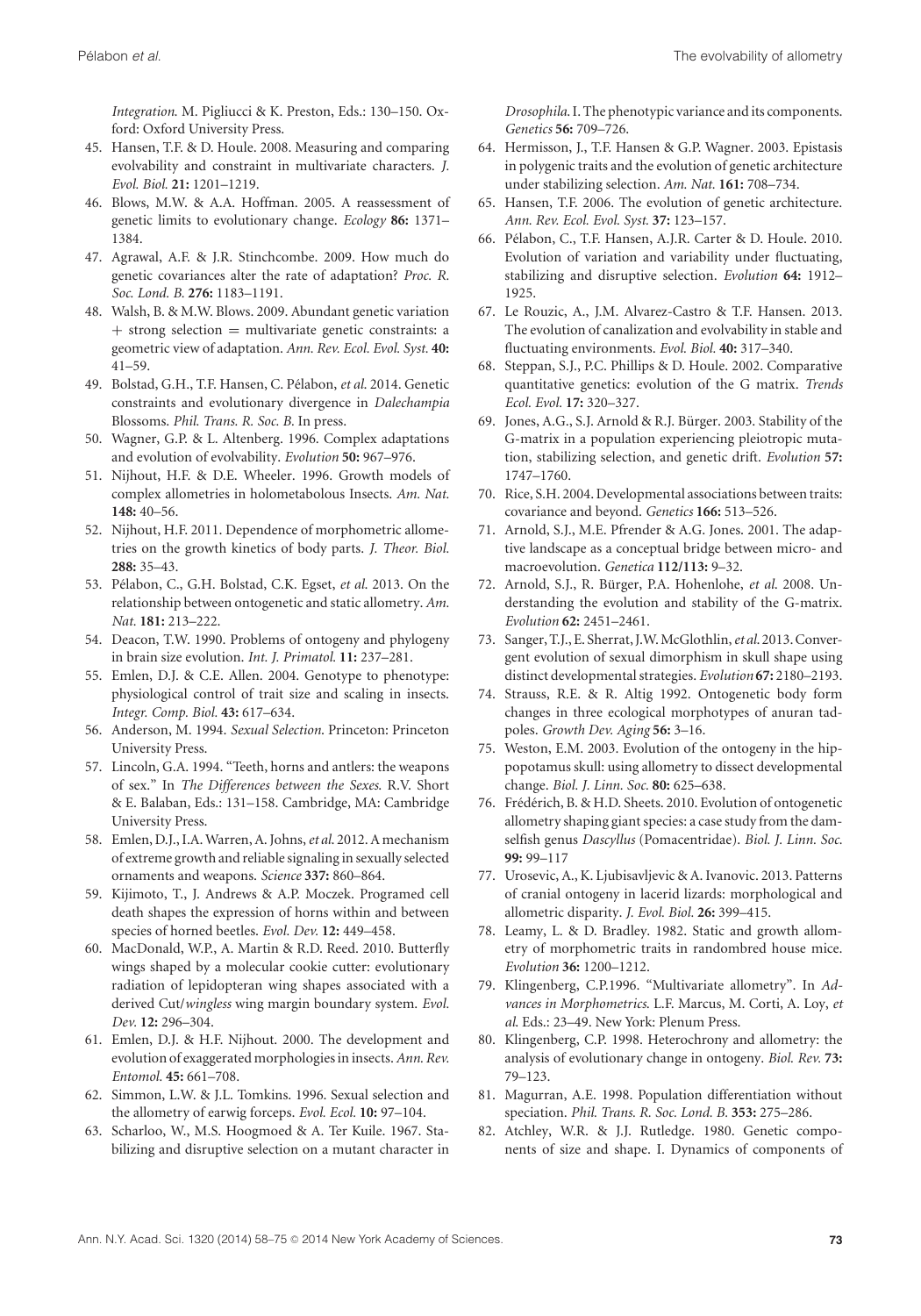phenotypic variability and covariability during ontogeny in the laboratory rat. *Evolution* **34:** 1161–1173.

- 83. Doroszuk, A., M.V. Wojewodzic, G. Gort & J.E. Kammenga. 2008. Rapid divergence of genetic variance-covariance matrix within a natural population. *Am. Nat.* **171:** 291–304.
- 84. Eroukhmanoff, F. & E.I. Svensson. 2011. Evolution and stability of the G-matrix during the colonization of a novel environment. *J. Evol. Biol.* **24:** 1363–1373.
- 85. Björklund, M., A. Husby & L. Gustafsson. 2013. Rapid and unpredictable changes of the G-matrix in a natural bird population over 25 years. *J. Evol. Biol.* **26:** 1–13.
- 86. Pavlicev, M., E.A. Norgard, G.L. Fawcett & J.M. Cheverud. 2011. Evolution of pleiotropy: epistatic pattern supports a mechanistic model underlying variation in genotypephenotype map. *J. Exp. Zool.* **316B:** 371–385.
- 87. Conner, J.K. 2003. Artificial selection: a powerful tool for ecologists. *Ecology* **84:** 1650–1660.
- 88. Wilkinson, G.S. 1993. Artificial sexual selection alters allometry in the stalk-eyed fly *Cyrtodiopsis dalmanni* (Diptera: Diopsidae). *Genet. Res*. **62:** 213–222.
- 89. Frankino, W.A., B.J. Zwaan, D.L. Stern & P.M. Brakefield. 2005. Natural selection and developmental constraints in the evolution of allometries. *Science* **307:** 718–720.
- 90. Frankino, W.A., B.J. Zwaan, D.L. Stern & P.M. Brakefield. 2007. Internal and external constraints in the evolution of morphological allometries in a butterfly. *Evolution* **61:** 2958–2970.
- 91. Egset, C.K., T.F. Hansen, A. Le Rouzic, *et al*. 2012. Artificial selection on allometry: change in elevation but not slope. *J. Evol. Biol.* **25:** 938–948.
- 92. Tobler, A. & H.F. Nijhout. 2010. Developmental constraints on the evolution of wing-body allometry in *Manduca sexta*. *Evol. Dev.* **12:** 592–600.
- 93. Cayetano, L., A.A. Maklakov, R.C. Brooks & R. Bonduriansky. 2011. Evolution of male and female genitalia following release from sexual selection. *Evolution* **65:** 2171–2183.
- 94. Shingleton, A.W., C.M. Estep, M.V. Driscoll & I. Dworkin. 2009. Many ways to be small: different environmental regulators of size generate distinct scaling relationships in *Drosophila melanogaster*. *Proc. R. Soc. London B*. **276:** 2625– 2633.
- 95. Cassidy, E.J., E. Bath, S.F. Chenoweth & R. Bonduriansky. 2014. Sex-specific patterns of morphological diversification: evolution of reaction norms and static allometries in neriid flies. *Evolution* **68:** 368–383.
- 96. Pelabon, C., T.F. Hansen, A.J.R. Carter & D. Houle. 2006. ´ Response of fluctuating and directional asymmetry to selection on wing shape in *Drosophila melanogaster*. *J. Evol. Biol.* **19:** 764–776.
- 97. Le Rouzic, A., D. Houle & T.F. Hansen. 2011. A modelling framework for the analysis of artificial-selection time series. *Genet. Res*. **93:** 155–173.
- 98. Shingleton, A.W., W.A. Frankino, T. Flatt, *et al*. 2007. Size and shape: the developmental regulation of static allometry in insects. *Bioessays* **29:** 536–548.
- 99. Johnston, L.A. & P. Gallant. 2002. Control of growth and organ size in *Drosophila*. *Bioessays* **24:** 54–64.
- 100. Shingleton, A.W. & H.Y. Tang. 2012. Plastic flies: the regulation and evolution of trait variability in Drosophila. *Fly* **6:** 147–152.
- 101. Shingleton, A.W. & W.A. Frankino. 2012. New perspectives on the evolution of exaggerated traits. *Bioessays* **35:** 100– 107.
- 102. Bonduriansky, R. 2007. Sexual selection and allometry: a critical reappraisal of the evidence and ideas. *Evolution* **61:** 838–849.
- 103. Voje, K.L. & T.F. Hansen. 2013. Evolution of static allometries: adaptive change in allometric slopes of eye span in stalk-eyed flies. *Evolution* **67:** 453–467.
- 104. Firmat, C., I. Lozano-Fernández, J. Agustí, et al. 2014. Walk the line: 600,000 years of molar evolution constrained by allometry in the fossil rodent *Mimomys savini*. *Phil. Trans. R. Soc. B.* In press.
- 105. Hansen, T.F. & K. Bartoszek. 2012. Interpreting the evolutionary regression: the interplay between observational and biological errors in phylogenetic comparative studies. *Sys. Biol.* **61:** 413–425.
- 106. Sharma, M.D., T. Tregenza & D.J. Hosken. 2011. Sex combs, allometry, and asymmetry in *Drosophila*. *Biol. J. Linn. Soc*. **103:** 923–934.
- 107. Armbruster, W.S., C. Pelabon, T.F. Hansen & G.H. Bolstad. ´ 2009. Macroevolutionary patterns of pollination accuracy: a comparison of three genera. *New Phytol.* **183:** 600–617.
- 108. Hansen, T.F., C. Pélabon & W.S. Armbruster. 2007. Comparing variational properties of homologous floral and vegetative characters in *Dalechampia scandens*: testing the Berg hypothesis. *Evol. Biol.* **34:** 86–98.
- 109. Pélabon, C., T.F. Hansen & W.S. Armbruster. 2011. Experimental evidence for the Berg hypothesis: vegetative traits are more sensitive than pollination traits to environmental variation. *Funct. Ecol.* **25:** 247–257.
- 110. Armbruster, W.S., V.S. Di Stilio, J.D. Tuxill, *et al*. 1999. Covariance and decoupling of floral and vegetative traits in nine Neotropical plants: a re-evaluation of Berg's correlation-pleiades concept. *Am. J. Bot.* **86:** 39–55.
- 111. Ushimaru, A. & K. Nakata. 2001. Evolution of flower allometry and its significance for pollination success in the deceptive orchid *Pogonia japonica*. *Int. J. Plant Sci.* **162:** 1307–1311.
- 112. Huxley, J.S. 1924. Constant differential growth-ratios and their significance. *Nature* **114:** 895–896.
- 113. Savageau, M.A. 1979. Allometric morphogenesis of complex systems: derivation of the basic equations from first principles. *Proc. Natl. Acad. Sci. U. S. A.* **76:** 6023– 6025.
- 114. White, J.F. & S.J. Gould. 1965. Interpretation of the coefficient in the allometric equation. *Am. Nat.* **99:** 5–18.
- 115. Gould, S.J. 1971. Geometric similarity in allometric growth: a contribution to the problem of scaling in the evolution of size. *Am. Nat.* **105:** 113–136.
- 116. Egset, C.K., G.H. Bolstad, G. Rosenqvist, *et al*. 2011. Geographical variation in allometry in the guppy (*Poecilia reticulata*). *J. Evol. Biol.* **24:** 2631–2638.
- 117. Packard, G.C. 2009. On the use of logarithmic transformations in allometric analyses. *J. Theor. Biol.* **257:** 515–518.